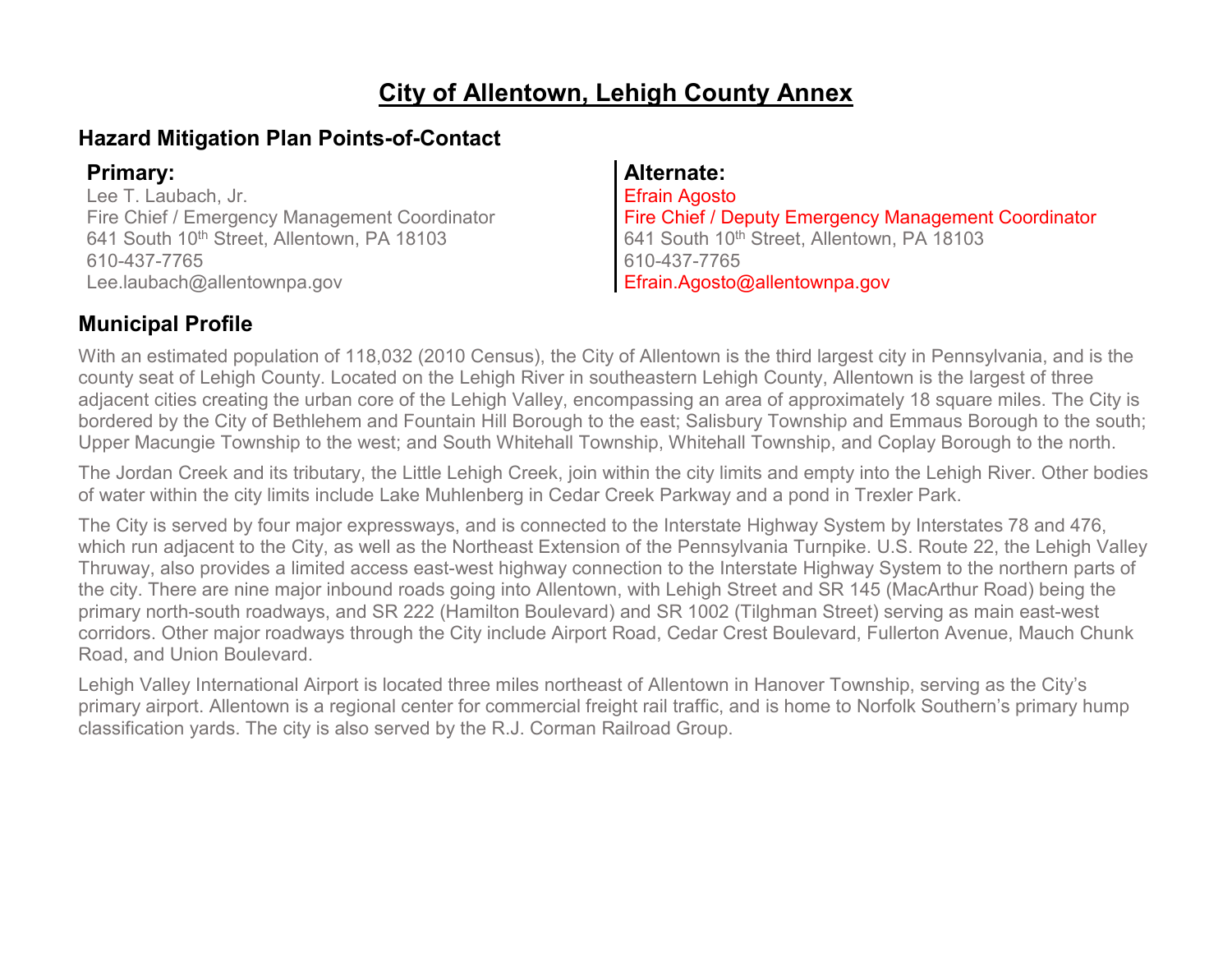#### **Municipal Participation**

1. Identify municipal stakeholders to be involved in the planning process such as, floodplain administrator, public works, emergency management, engineers, planners, etc., and include their specific role in the process.

| William Harvey, Director - Building Standards & Safety         | Mark Geosits, City Engineer, Engineering    |
|----------------------------------------------------------------|---------------------------------------------|
| Role:                                                          | Role: Bridges                               |
| Fred Andrayko, Zoning Director, Planning & Zoning              | Mark Shahda, Streets Superintendent         |
| Role: Floodplain Administrator                                 | <b>Role: Streets</b>                        |
| Craig Messinger, Director of Public Works                      | Nelson Varughese, Traffic Superintendent    |
| Role: Deputy Emergency Management Coordinator for Public Works | Role: Traffic Signals, Street Lights, Signs |

Richard Rasch, Associate Utility Engineer, Department of Public Works Role: Stormwater Engineer

Matthew Wojaczyk, Building Inspections Supervisor, Building Standards and Safety Role:

2. Identify community stakeholders such as; neighborhood groups, religious groups, major employers / businesses, etc., that will be informed and / or involved in the planning process and describe how they will be involved.

Same as before, but we will be engaging with City Center as well.

3. Describe how the public **will be engaged** in the current planning process examples, newsletters, social media, etc., **and how they were engaged** since the 2013 Hazard Mitigation Plan.

We are looking into a community notification system, such as Everbridge, to provide updates on meetings as well as using social media.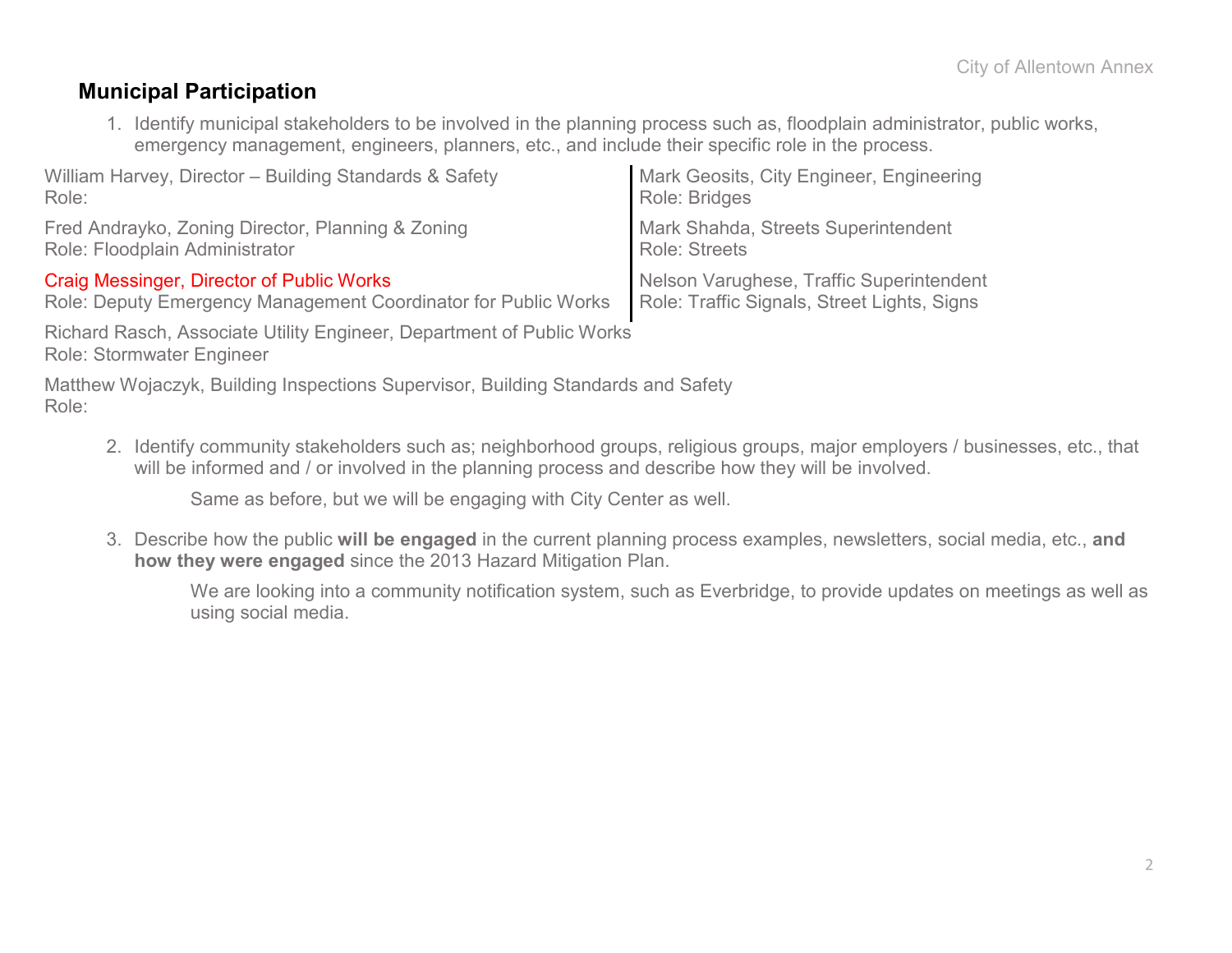# **Compliance with the National Flood Insurance Program (NFIP)**

| <b>Topic</b>                                                                                                                                      | Identify source of information, if<br>different from the one listed.  | <b>Additional Comments</b>                                                                                                                                                                                                                                                                                                                          |
|---------------------------------------------------------------------------------------------------------------------------------------------------|-----------------------------------------------------------------------|-----------------------------------------------------------------------------------------------------------------------------------------------------------------------------------------------------------------------------------------------------------------------------------------------------------------------------------------------------|
| <b>1. Staff Resources</b>                                                                                                                         |                                                                       |                                                                                                                                                                                                                                                                                                                                                     |
| Is the Community Floodplain Administrator (FPA) or NFIP Coordinator certified?                                                                    | <b>Community FPA</b>                                                  |                                                                                                                                                                                                                                                                                                                                                     |
| Is floodplain management an auxiliary function?                                                                                                   | <b>Community FPA</b>                                                  |                                                                                                                                                                                                                                                                                                                                                     |
| Provide an explanation of NFIP administration services (e.g., permit review, GGIS,<br>education or outreach, inspections, engineering capability) | <b>Community FPA</b>                                                  |                                                                                                                                                                                                                                                                                                                                                     |
| What are the barriers to running an effective NFIP program in the community, if any?                                                              | <b>Community FPA</b>                                                  |                                                                                                                                                                                                                                                                                                                                                     |
| 2. Compliance History                                                                                                                             |                                                                       |                                                                                                                                                                                                                                                                                                                                                     |
| Is the community in good standing with the NFIP?                                                                                                  | State NFIP Coordinator, FEMA NFIP<br>Specialist, or community records |                                                                                                                                                                                                                                                                                                                                                     |
| Are there any outstanding compliance issues (i.e., current violations)?                                                                           |                                                                       |                                                                                                                                                                                                                                                                                                                                                     |
| When was the most recent Community Assistance Visits (CAV) or Community<br><b>Assistance Contact (CAC)?</b>                                       |                                                                       | CAV visit performed on 6/11/2015.                                                                                                                                                                                                                                                                                                                   |
| Is a CAV or CAC scheduled or needed?                                                                                                              |                                                                       |                                                                                                                                                                                                                                                                                                                                                     |
| 3. Regulation                                                                                                                                     |                                                                       |                                                                                                                                                                                                                                                                                                                                                     |
| When did the community enter the NFIP?                                                                                                            | <b>NFIP Community Status Book</b>                                     |                                                                                                                                                                                                                                                                                                                                                     |
| Are the Flood Insurance Rate Maps (FIRMs) digital or paper?<br>How are residents assisted with mapping?                                           | <b>Community FPA</b>                                                  | Digital and paper                                                                                                                                                                                                                                                                                                                                   |
| Do floodplain regulations meet or exceed FEMA or State minimum requirements?<br>If so, in what ways?                                              | <b>Community FPA</b>                                                  |                                                                                                                                                                                                                                                                                                                                                     |
| Describe the permitting process                                                                                                                   | Community FPA, State, FEMA NFIP                                       | floodplain determination is made<br>and the developer must comply with<br>the local floodplain management<br>ordinance and submit the<br>appropriate elevation data. The City<br>provides applicants with a flowchart<br>that walks through the<br>requirements. The floodplain<br>determination is not made by the<br>applicant, but by using GIS. |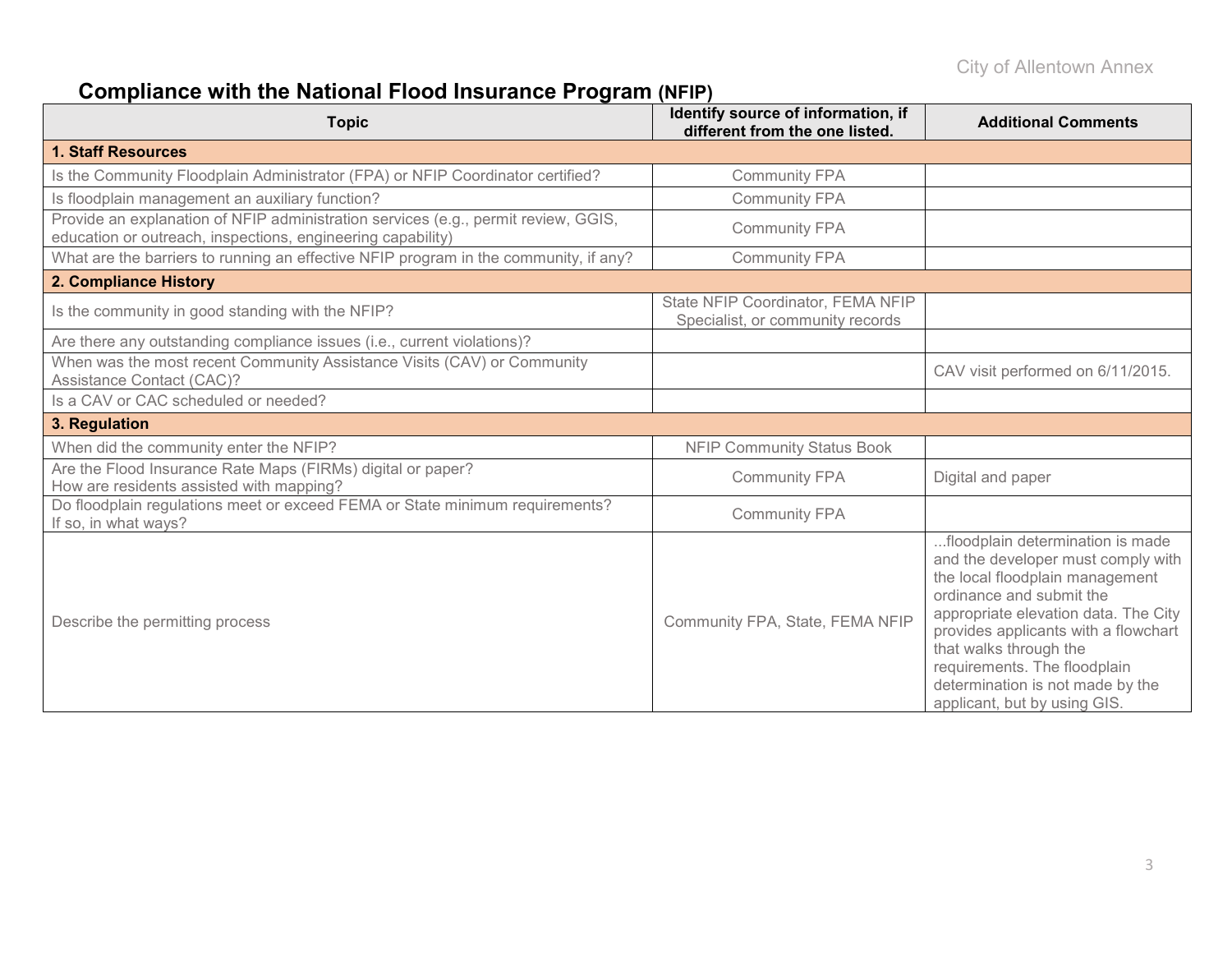#### **Compliance with the National Flood Insurance Program (NFIP) –** *continued*

| Topic                                                                                                                                            | Identify source of information, if<br>different from the one listed.     | <b>Additional Comments</b>                                                                                     |
|--------------------------------------------------------------------------------------------------------------------------------------------------|--------------------------------------------------------------------------|----------------------------------------------------------------------------------------------------------------|
| <b>4. Insurance Summary</b>                                                                                                                      |                                                                          |                                                                                                                |
| How many NFIP policies are in the community?<br>What is the total premium and coverage?                                                          | State NFIP Coordinator or<br><b>FEMA NFIP Specialist</b>                 | Policies = $148$ ; premium =<br>$$241,157$ ; total coverage =<br>\$30,284,600 (from 2015 CAV; p.<br>$13-14)$   |
| How many claims have been paid in the community? What is the total amount of<br>paid claims? How many substantial damage claims have there been? | FEMA NFIP or<br>Insurance Specialist                                     | Claims = $299$ ; total paid =<br>\$3,726,425; substantial damage<br>claims = 11 (from 2015 CAV; p. 13-<br>(14) |
| How many structures are exposed to flood risk within the community?                                                                              | <b>Community FPA or GIS Analyst</b>                                      |                                                                                                                |
| Describe any areas of flood risk with limited NFIP policy coverage                                                                               | Community FPA or<br><b>FEMA Insurance Specialist</b>                     |                                                                                                                |
| 5. Community Rating System (CRS)                                                                                                                 |                                                                          |                                                                                                                |
| Does the community participate in CRS?                                                                                                           | Community FPA, State, or FEMA NFIP                                       | No (2015 CAV; p.8)                                                                                             |
| If so, what is the community's CRS Class Ranking?                                                                                                | Flood Insurance Manual<br>(http://www.fema.gov/floodinsurancemanual.gov) |                                                                                                                |
| What categories and activities provide CRS points and how can the Class be<br>improved?                                                          |                                                                          |                                                                                                                |
| Does the plan include CRS planning requirements?                                                                                                 | Community FPA, FEMA CRS<br>Coordinator, or ISO representative            |                                                                                                                |

#### **Community Assets**

Community assets are defined to include anything that is important to the character as well as the function of a community, and can be described in four categories, they are; people, economy, natural environment and built environment. Please identify the community assets and location under each category.

- **1. People**
	- Concentrations of vulnerable populations such as the elderly, physically or mentally disabled, non-English speaking, and the medically or chemically dependent.

No changes

 Types of visiting populations where large numbers of people are concentrated such as visitors for special events and students.

No changes, with the exception of the arena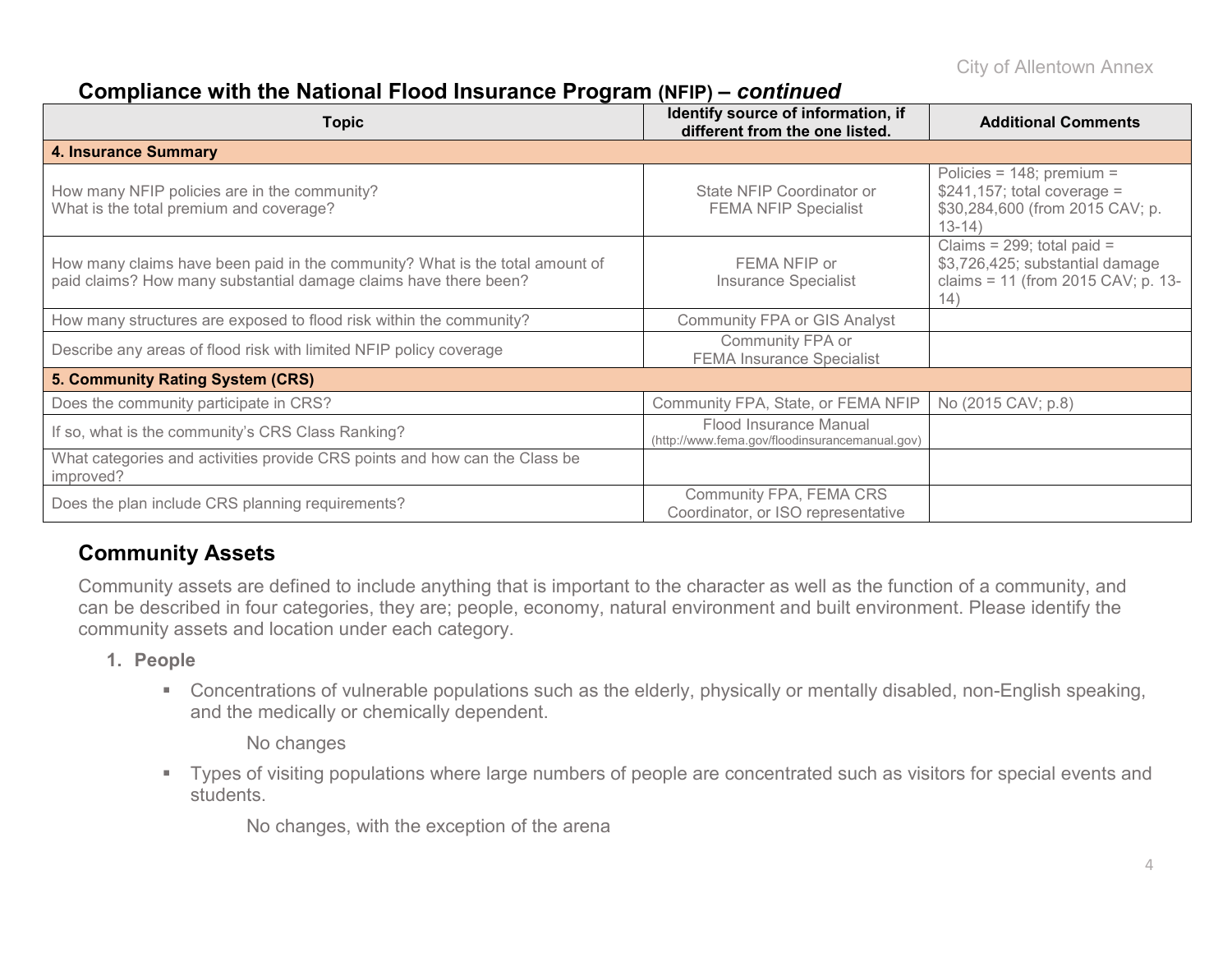#### **Community Assets –** *continued*

#### **2. Economy**

Major employers, primary economic sectors such as agriculture and commercial centers where losses would have a severe impact on the community.

Arena and City Center 2 and 3 Other than that, no changes

#### **3. Natural Environment**

Those areas / features that can provide protective functions that reduce the magnitude of hazard events such as, wetlands or riparian areas, and other environmental features important to protect.

No changes

#### **4. Built Environment**

 Existing structures such as, concentrations of buildings that may be more vulnerable to hazards based on location, age, construction type and / or condition of use.

No changes

**Infrastructure systems such as water and wastewater facilities, power utilities, transportation systems,** communication systems, energy pipelines and storage.

No changes

 High potential loss facilities such as, dams, locations that house hazardous materials, military and / or civilian defense installations.

No changes

 Critical facilities such as, hospitals, medical facilities, police and fires stations, emergency operations centers, shelters, schools and airports / heliports.

No changes

Cultural / historical resources such as, museums, parks, stadiums, etc.

PPL Arena. Other than that, no changes.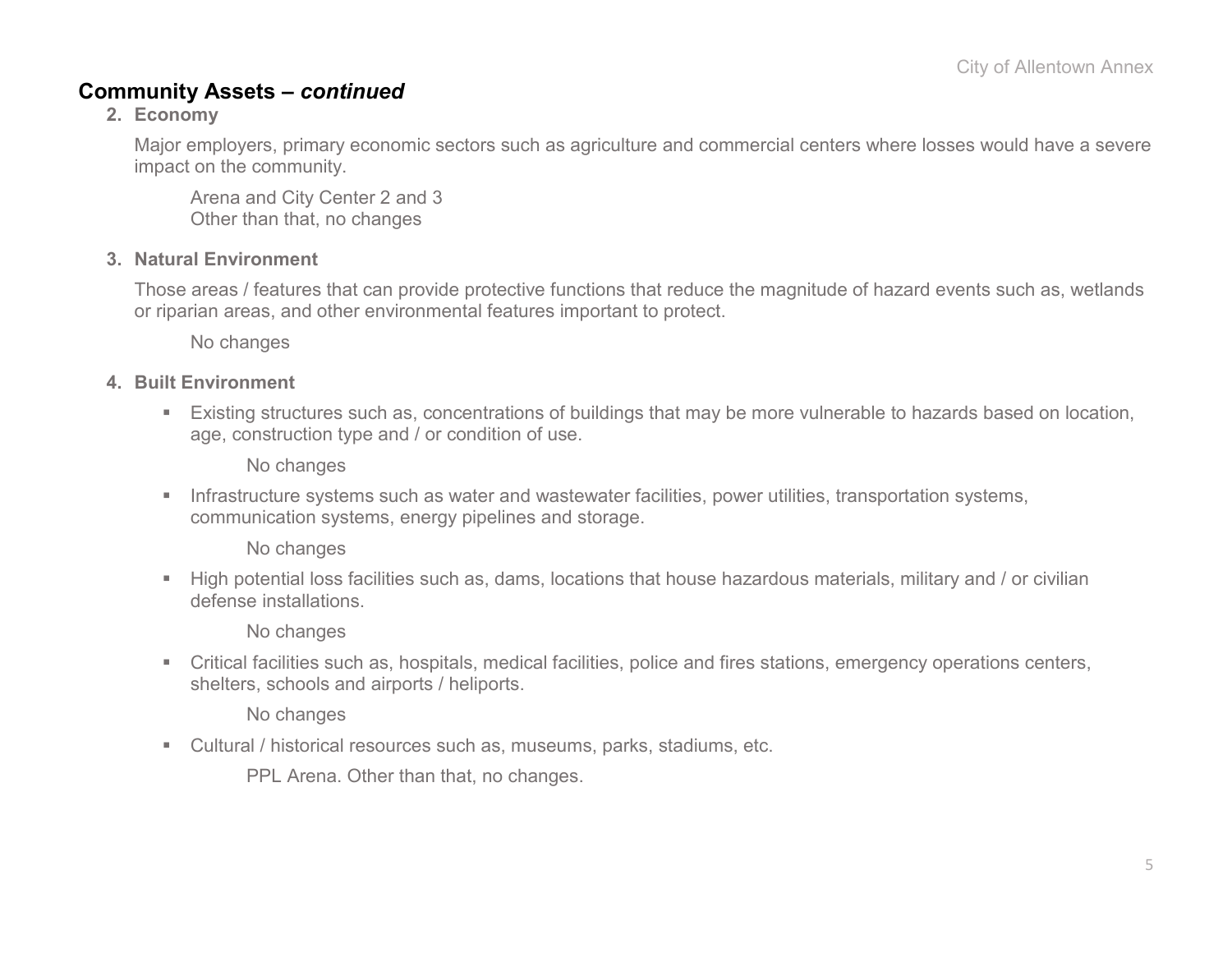# **Capability Assessment**

|            |                                                                       | <b>Status</b> |                                                              |                      |                                                           | <b>Effect on</b><br><b>Hazard Loss</b>                 |                                                               | Has the 2013                                                                                     | How can                                                                    |                                      |
|------------|-----------------------------------------------------------------------|---------------|--------------------------------------------------------------|----------------------|-----------------------------------------------------------|--------------------------------------------------------|---------------------------------------------------------------|--------------------------------------------------------------------------------------------------|----------------------------------------------------------------------------|--------------------------------------|
| Capability | <b>Regulatory</b><br>✓<br>$\checkmark$ Tools<br>$\checkmark$ Programs | Place<br>르    | <b>Date</b><br><b>Adopted</b><br><b>or</b><br><b>Updated</b> | Development<br>Under | Department /<br><b>Agency</b><br><b>Responsible</b>       | <b>Reduction:</b><br>-Supports<br>-Neutral<br>-Hinders | <b>Change since</b><br>2013 Plan?<br>+ Positive<br>- Negative | Plan been<br>integrated<br>into the<br><b>Regulatory</b><br><b>Tool/Program</b><br>? If so, how? | these<br>capabilities<br>be expanded<br>and improved<br>to reduce<br>risk? | <b>Additional</b><br><b>Comments</b> |
|            | Comprehensive Plan                                                    | $\times$      | 2013                                                         |                      | Lehigh County                                             | $\ddot{}$                                              | $^{+}$                                                        | Updating in<br>2018                                                                              |                                                                            |                                      |
|            | Capital Improvement Plan                                              | $\times$      | 2017                                                         |                      | Administration                                            | $\ddot{}$                                              | $+$                                                           | Updating in<br>2018                                                                              |                                                                            |                                      |
| Regulatory | Economic Development Plan                                             | $\times$      |                                                              | $\times$             | Department of<br>Community<br>and Economic<br>Development |                                                        |                                                               |                                                                                                  |                                                                            |                                      |
|            | <b>Continuity of Operations Plan</b>                                  | $\times$      | 2011                                                         |                      | Emergency<br>Management<br>Agency                         | $\ddot{}$                                              | $^{+}$                                                        |                                                                                                  |                                                                            |                                      |
| ಯ          | Stormwater Management Plan /<br>Ordinance                             | $\times$      | 2018                                                         |                      | <b>Public Works</b>                                       |                                                        |                                                               |                                                                                                  |                                                                            |                                      |
| Planning   | Open Space Management Plan<br>(or Parks/Rec., Greenways Plan)         | $\times$      | Ongoing                                                      |                      | Parks and<br>Recreation                                   |                                                        |                                                               |                                                                                                  |                                                                            |                                      |
|            | <b>Natural Resource Protection Plan</b>                               |               |                                                              |                      |                                                           |                                                        |                                                               |                                                                                                  |                                                                            |                                      |
| $\div$     | <b>Transportation Plan</b>                                            |               |                                                              |                      |                                                           |                                                        |                                                               |                                                                                                  |                                                                            |                                      |
|            | <b>Historic Preservation Plan</b>                                     | $\times$      | Ongoing                                                      |                      | <b>Historic SEC</b>                                       |                                                        |                                                               |                                                                                                  |                                                                            |                                      |
|            | Floodplain Management Plan                                            | X             | 2011                                                         |                      | Public Works                                              |                                                        |                                                               |                                                                                                  |                                                                            |                                      |
|            | <b>Farmland Preservation</b>                                          |               |                                                              |                      |                                                           |                                                        |                                                               |                                                                                                  |                                                                            |                                      |
|            | <b>Evacuation Plan</b>                                                | $\times$      | 2011                                                         |                      | Emergency<br>Management<br>Agency                         | $\overline{0}$                                         | 0                                                             |                                                                                                  |                                                                            |                                      |
|            | <b>Disaster Recovery Plan</b>                                         |               |                                                              | $\times$             |                                                           |                                                        |                                                               |                                                                                                  |                                                                            |                                      |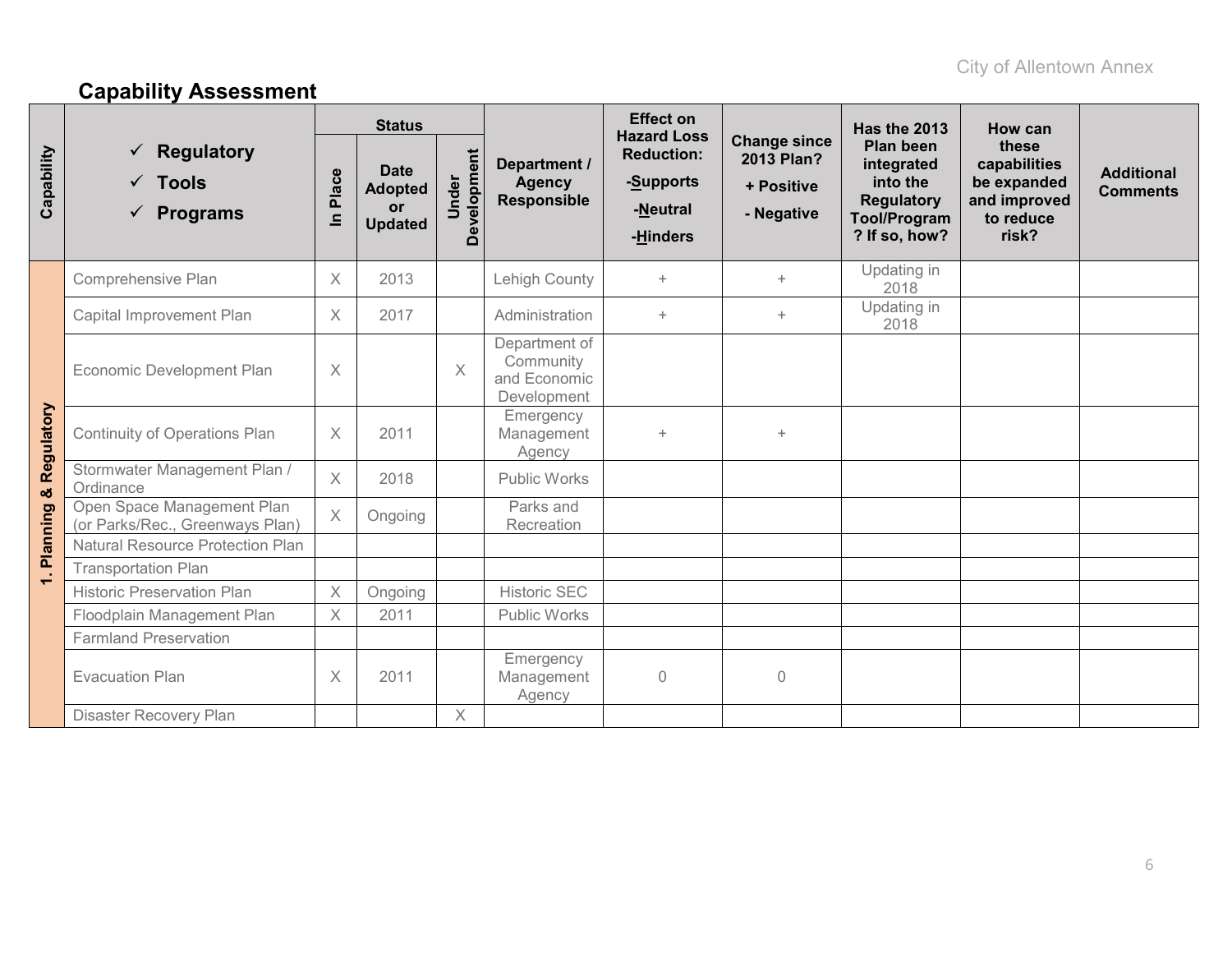|            |                                                                                  | <b>Status</b>         |                                             |                      |                                                     | <b>Effect on</b>                                                             |                                                               | <b>Has the 2013</b>                                                                              | How can                                                                    |                                      |  |
|------------|----------------------------------------------------------------------------------|-----------------------|---------------------------------------------|----------------------|-----------------------------------------------------|------------------------------------------------------------------------------|---------------------------------------------------------------|--------------------------------------------------------------------------------------------------|----------------------------------------------------------------------------|--------------------------------------|--|
| Capability | $\checkmark$ Regulatory<br>$\checkmark$ Tools<br><b>Programs</b><br>$\checkmark$ | Place<br>$\mathbf{a}$ | <b>Date</b><br><b>Adopted</b><br>or Updated | Under<br>Development | Department /<br><b>Agency</b><br><b>Responsible</b> | <b>Hazard Loss</b><br><b>Reduction:</b><br>-Supports<br>-Neutral<br>-Hinders | <b>Change since</b><br>2013 Plan?<br>+ Positive<br>- Negative | Plan been<br>integrated<br>into the<br><b>Regulatory</b><br><b>Tool/Program</b><br>? If so, how? | these<br>capabilities<br>be expanded<br>and improved<br>to reduce<br>risk? | <b>Additional</b><br><b>Comments</b> |  |
|            | <b>Hazard Mitigation Plan</b>                                                    | X                     | 2013                                        |                      | Lehigh<br>County                                    | $\ddot{}$                                                                    | $+$                                                           | N/A                                                                                              |                                                                            |                                      |  |
| Regulatory | <b>Emergency Operations Plan</b>                                                 | X                     | 2017                                        |                      | Emergency<br>Management<br>Agency                   | $\ddot{}$                                                                    | $\ddot{}$                                                     |                                                                                                  |                                                                            |                                      |  |
|            | <b>Zoning Regulations</b>                                                        | $\times$              | Ongoing                                     |                      | City Zoning                                         |                                                                              |                                                               |                                                                                                  |                                                                            |                                      |  |
| ಯ          | <b>Floodplain Regulations</b>                                                    |                       |                                             |                      |                                                     |                                                                              |                                                               |                                                                                                  |                                                                            |                                      |  |
|            | <b>NFIP Participation</b>                                                        |                       |                                             |                      |                                                     |                                                                              |                                                               |                                                                                                  |                                                                            |                                      |  |
| Planning   | <b>Building Code</b>                                                             | X                     | Ongoing                                     |                      | <b>Building</b><br>Safety and<br><b>Standards</b>   |                                                                              |                                                               |                                                                                                  |                                                                            |                                      |  |
| $\div$     | Fire Code                                                                        | X                     | Ongoing                                     |                      | Fire<br>Administration                              |                                                                              |                                                               |                                                                                                  |                                                                            |                                      |  |
|            | Other                                                                            |                       |                                             |                      |                                                     |                                                                              |                                                               |                                                                                                  |                                                                            |                                      |  |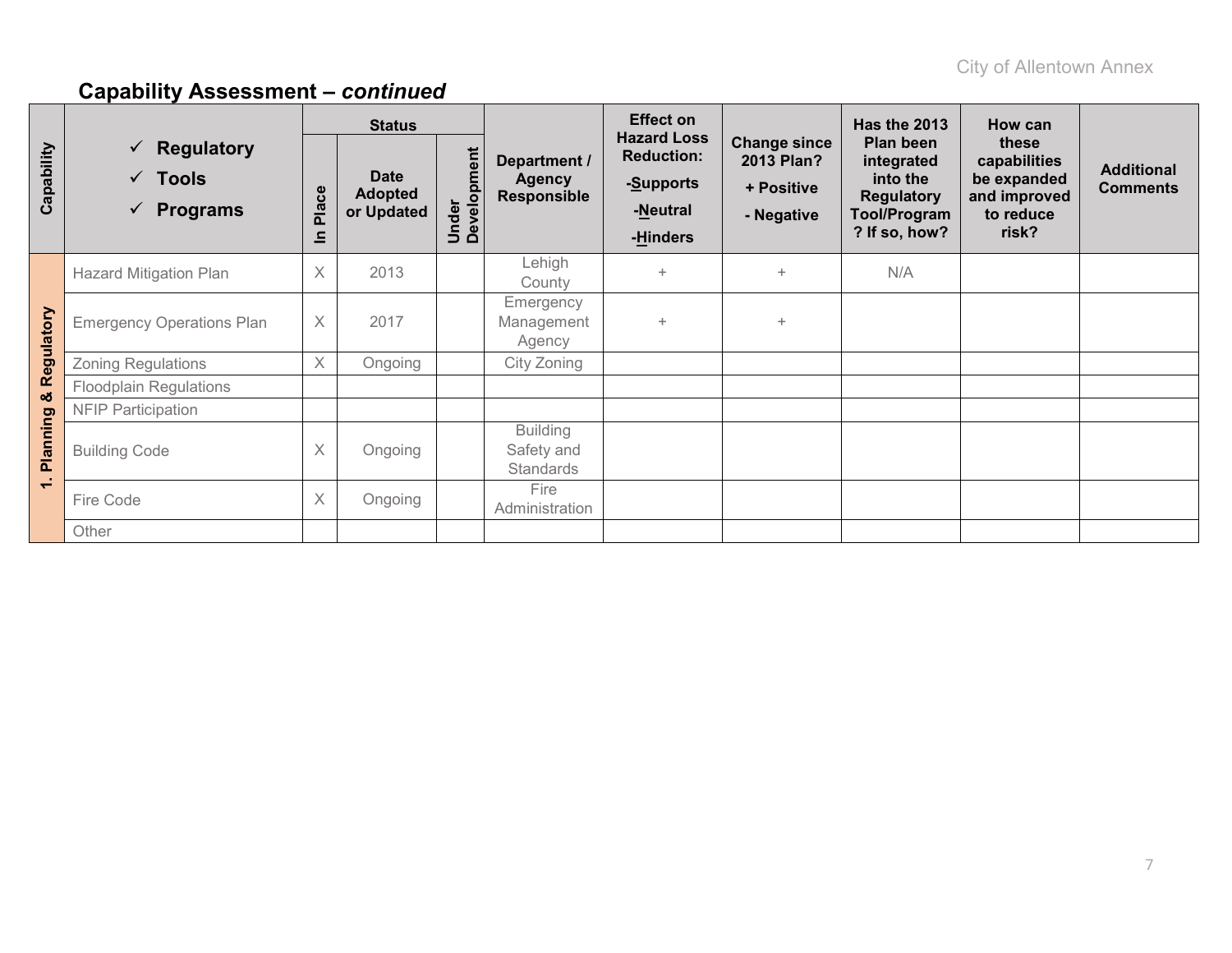| Capability              | <b>Staff</b><br><b>Personnel</b><br><b>Resources</b>                                                                             | <b>Yes</b> | <b>No</b> | Department /<br><b>Agency</b> | Change<br><b>since 2013</b><br>Plan?<br>+ Positive<br>- Negative | How can these<br>capabilities be<br>expanded and<br>improved to<br>reduce risk? | <b>Additional</b><br><b>Comments</b> |
|-------------------------|----------------------------------------------------------------------------------------------------------------------------------|------------|-----------|-------------------------------|------------------------------------------------------------------|---------------------------------------------------------------------------------|--------------------------------------|
|                         | Planners (with land use / land development knowledge)                                                                            | X          |           | Public Works                  | No.                                                              |                                                                                 |                                      |
|                         | Planners or engineers (with natural and / or human-caused hazards<br>knowledge)                                                  | $\times$   |           | Public Works                  | <b>No</b>                                                        |                                                                                 |                                      |
| Technology              | Engineers or professionals trained in building and / or infrastructure<br>construction practices (including building inspectors) |            |           | Public Works                  | <b>No</b>                                                        |                                                                                 |                                      |
|                         | <b>Emergency Manager</b>                                                                                                         |            |           | Fire                          | <b>No</b>                                                        |                                                                                 |                                      |
| ×                       | Floodplain administrator / manager                                                                                               |            |           |                               |                                                                  |                                                                                 |                                      |
|                         | Land surveyors                                                                                                                   |            |           |                               |                                                                  |                                                                                 |                                      |
|                         | Staff familiar with the hazards of the community                                                                                 |            |           |                               |                                                                  |                                                                                 |                                      |
| Administrative          | Personnel skilled in Geographical Information Systems (GIS) and / or<br>FEMA's HAZUS program                                     |            |           | Public Works                  | <b>No</b>                                                        |                                                                                 |                                      |
| $\overline{\mathbf{a}}$ | Grant writers or fiscal staff to handle large / complex grants                                                                   | $\times$   |           | City<br>Administration        | <b>No</b>                                                        |                                                                                 |                                      |
|                         | Other                                                                                                                            | X          |           | Human<br><b>Resources</b>     | <b>No</b>                                                        |                                                                                 | <b>Benefit Cost</b><br>Analysis      |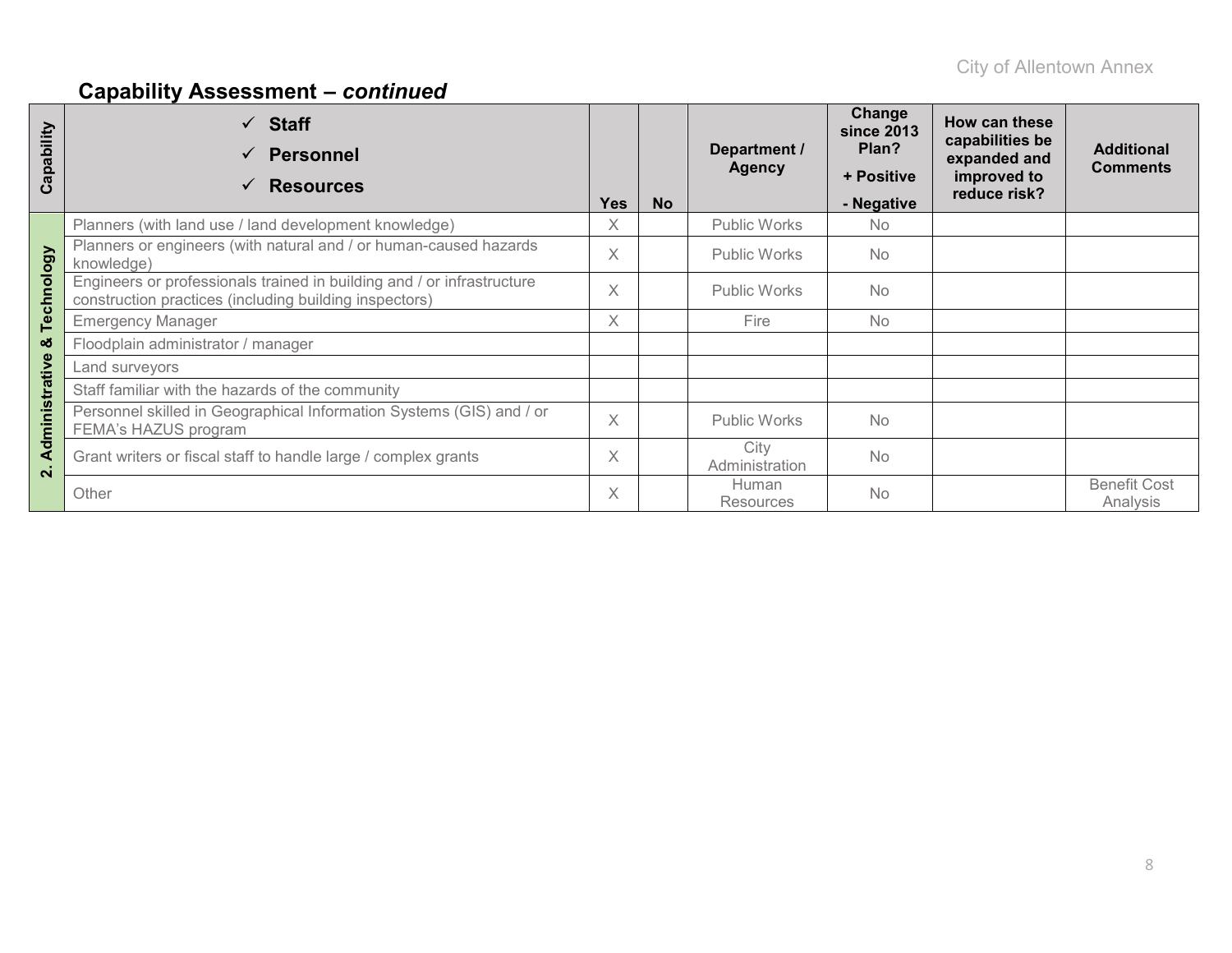| Capability       |                                                         | <b>Yes</b> | <b>No</b> | Department /<br><b>Agency</b> | <b>Change since</b><br>2013 Plan?<br>+ Positive<br>- Negative | How can these<br>capabilities be<br>expanded and<br>improved to<br>reduce risk? | <b>Additional</b><br><b>Comments</b> |
|------------------|---------------------------------------------------------|------------|-----------|-------------------------------|---------------------------------------------------------------|---------------------------------------------------------------------------------|--------------------------------------|
|                  | Capital improvement programming                         | X.         |           | Economic<br>Development       | No Change                                                     |                                                                                 |                                      |
|                  | <b>Community Development Block Grants (CDBG)</b>        | X          |           | Economic<br>Development       | No Change                                                     |                                                                                 |                                      |
| ources           | Special purposes taxes                                  | X          |           | Economic<br>Development       | No Change                                                     |                                                                                 |                                      |
| <b>Res</b>       | Gas / Electricity utility fees                          | X          |           | Finance                       | No Change                                                     |                                                                                 |                                      |
|                  | Water / Sewer fees                                      | X.         |           | Public Works                  | No Change                                                     |                                                                                 |                                      |
| <b>Financial</b> | Stormwater utility fees                                 | $\times$   |           | Public Works                  | No Change                                                     |                                                                                 |                                      |
|                  | Development impact fees                                 | $\times$   |           | Public Works                  | No Change                                                     |                                                                                 |                                      |
| က                | General obligation, revenue, and / or special tax bonds | X.         |           | Finance                       | No Change                                                     |                                                                                 |                                      |
|                  | Partnering arrangements or intergovernmental agreements | X          |           | City<br>Administrator         | No Change                                                     |                                                                                 |                                      |
|                  | Other                                                   |            |           |                               |                                                               |                                                                                 |                                      |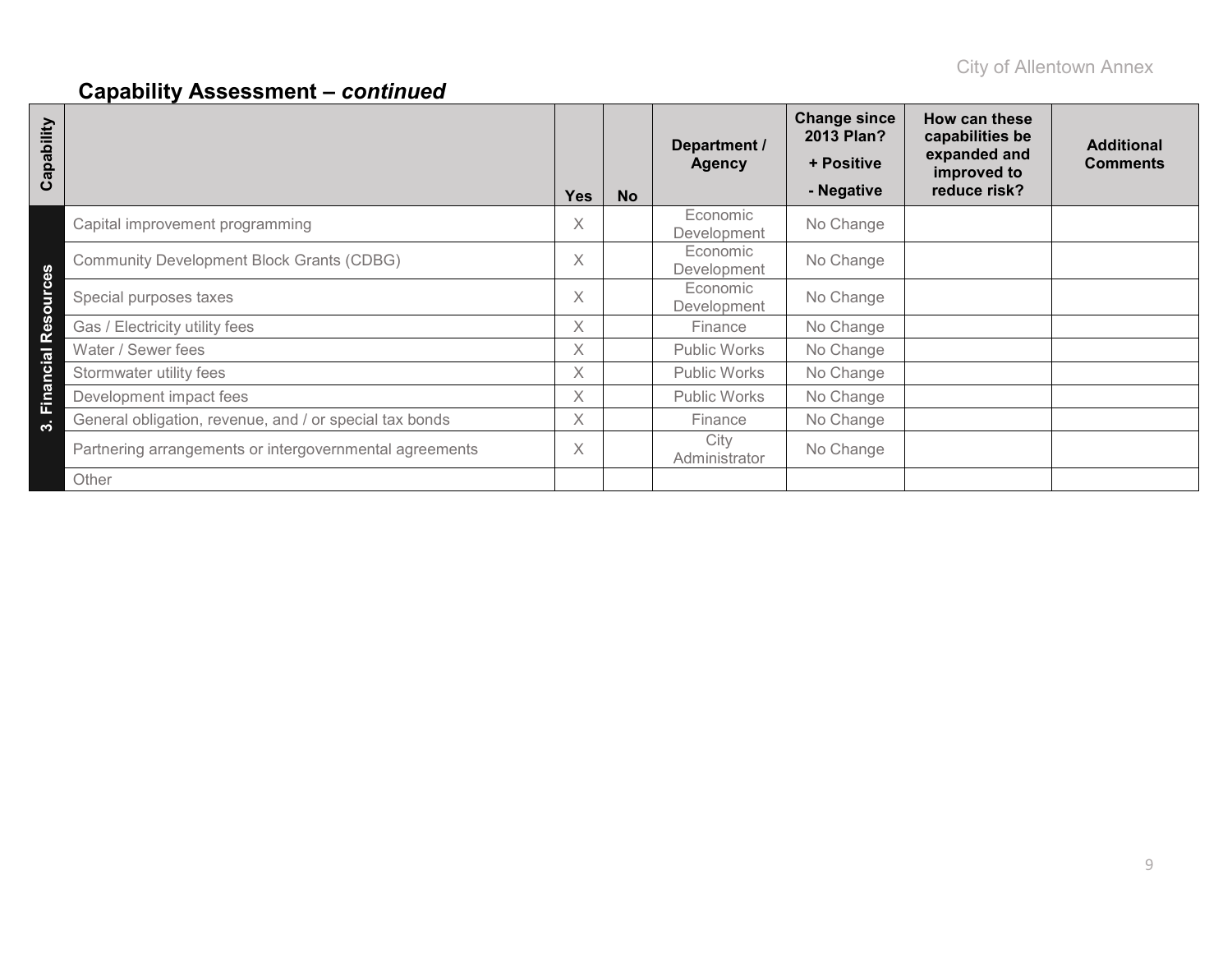| Capability             | Program<br>Organization                                                                                                                                           | <b>Yes</b> | <b>No</b> | Department /<br><b>Agency</b>          | <b>Change since</b><br>2013 Plan?<br>+ Positive<br>- Negative | How can these<br>capabilities be<br>expanded and<br>improved to<br>reduce risk? | <b>Additional</b><br><b>Comments</b> |
|------------------------|-------------------------------------------------------------------------------------------------------------------------------------------------------------------|------------|-----------|----------------------------------------|---------------------------------------------------------------|---------------------------------------------------------------------------------|--------------------------------------|
|                        | <b>Firewise Communities Certification</b>                                                                                                                         |            | X         |                                        |                                                               |                                                                                 |                                      |
|                        | <b>StormReady Certification</b>                                                                                                                                   |            | X         |                                        |                                                               |                                                                                 |                                      |
| Outreach               | Natural disaster or safety-related school programs                                                                                                                | X          |           | Emergency<br>Management<br>Agency Team | Yes                                                           | We have<br>expanded from<br>schools to health<br>care facilities as<br>well.    |                                      |
| οð                     | Ongoing public education or information programs such as,<br>responsible water use, fire safety, household preparedness, and<br>environmental education.          | $\times$   |           | Emergency<br>Management<br>Agency Team | Yes                                                           | Adding<br>responsible water<br>use in 2018                                      |                                      |
| Education<br>$\vec{r}$ | Public-private partnership initiatives addressing disaster related<br>issues.                                                                                     |            | $\times$  |                                        |                                                               | Working to<br>formulate this<br>partnership                                     |                                      |
|                        | Local citizen groups or non-profit organizations focused on<br>environmental protection, emergency preparedness, access and<br>functional needs populations, etc. | $\times$   |           | Emergency<br>Management<br>Agency Team | Yes                                                           | Using VOAD and<br><b>CERT</b><br>groups to assist                               |                                      |
|                        | Other                                                                                                                                                             |            |           |                                        |                                                               |                                                                                 |                                      |

| ξÎ               |                                | <b>Degree of Capability</b> |                 |      | Change since the 2013 Hazard<br><b>Mitigation Plan?</b> | <b>Additional Comments</b> |  |
|------------------|--------------------------------|-----------------------------|-----------------|------|---------------------------------------------------------|----------------------------|--|
| ලි               |                                | Limited                     | <b>Moderate</b> | High | If so, how?                                             |                            |  |
|                  | <b>Planning and Regulatory</b> |                             | X               |      | No change                                               |                            |  |
| ှစ<br>Self<br>E  | Administrative and Technical   |                             | Χ               |      | No change                                               |                            |  |
| ιğ<br>Θ<br>ທ່ ທີ | Financial                      |                             | $\times$        |      | No change                                               |                            |  |
|                  | <b>Education and Outreach</b>  |                             | X               |      | No change                                               |                            |  |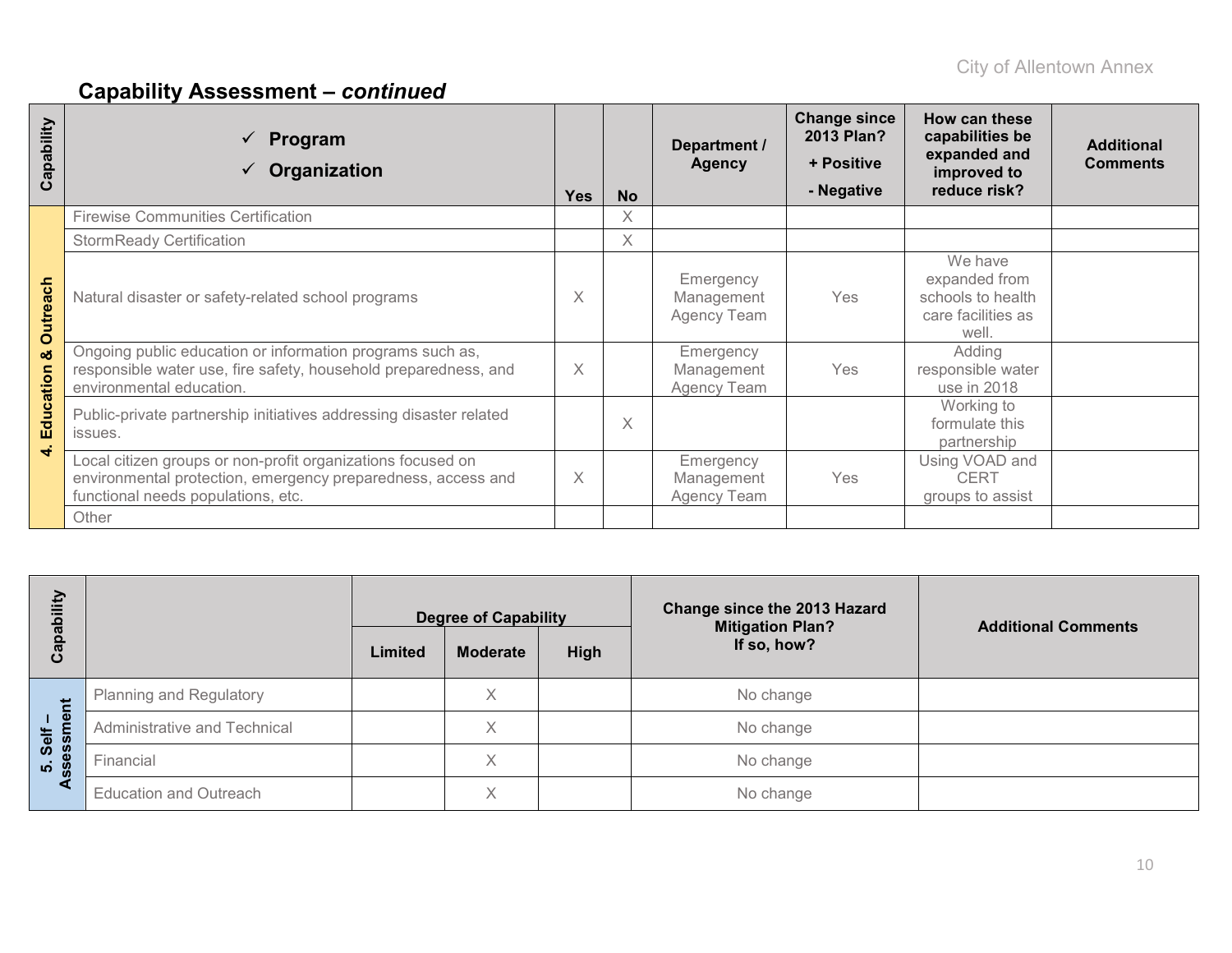#### **Known or Anticipated Future Development / Redevelopment**

| Development /<br><b>Property Name</b> | <b>Type of Development</b> | <b>Number of Structures</b> | Location                                           | <b>Known Hazard Zone</b> | <b>Description / Status</b>        |
|---------------------------------------|----------------------------|-----------------------------|----------------------------------------------------|--------------------------|------------------------------------|
| <b>River Front</b>                    | Commercial                 | Unknown                     | 1 Pump Place                                       | <b>Yes</b>               | Planning and Under<br>Construction |
| 5 City Center                         | Commercial                 | Unknown                     | 7th to 8th Streets / Walnut<br>to Hamilton Streets | No                       | Planning and Under<br>Construction |

#### **Natural & Non-Natural Event History Specific to City of Allentown**

| Type of Event and Date(s)               | <b>FEMA Disaster #</b><br>(if applicable) | Local Damage(s) or Loss(es)                                             |
|-----------------------------------------|-------------------------------------------|-------------------------------------------------------------------------|
| Hurricane Sandy - 10/2012               | DR-4099-PA                                | Structural damage, downed trees and power lines, local flooding         |
| Snow storm Jonas - 1/2016               | DR-4267-PA                                | Downed trees and power lines, historic snowfall that crippled the city. |
| Pennsylvania COVID-19 Pandemic - 1/2020 | DR-4506-PA                                | Emergency Protective measures to combat COVID-19 Pandemic.              |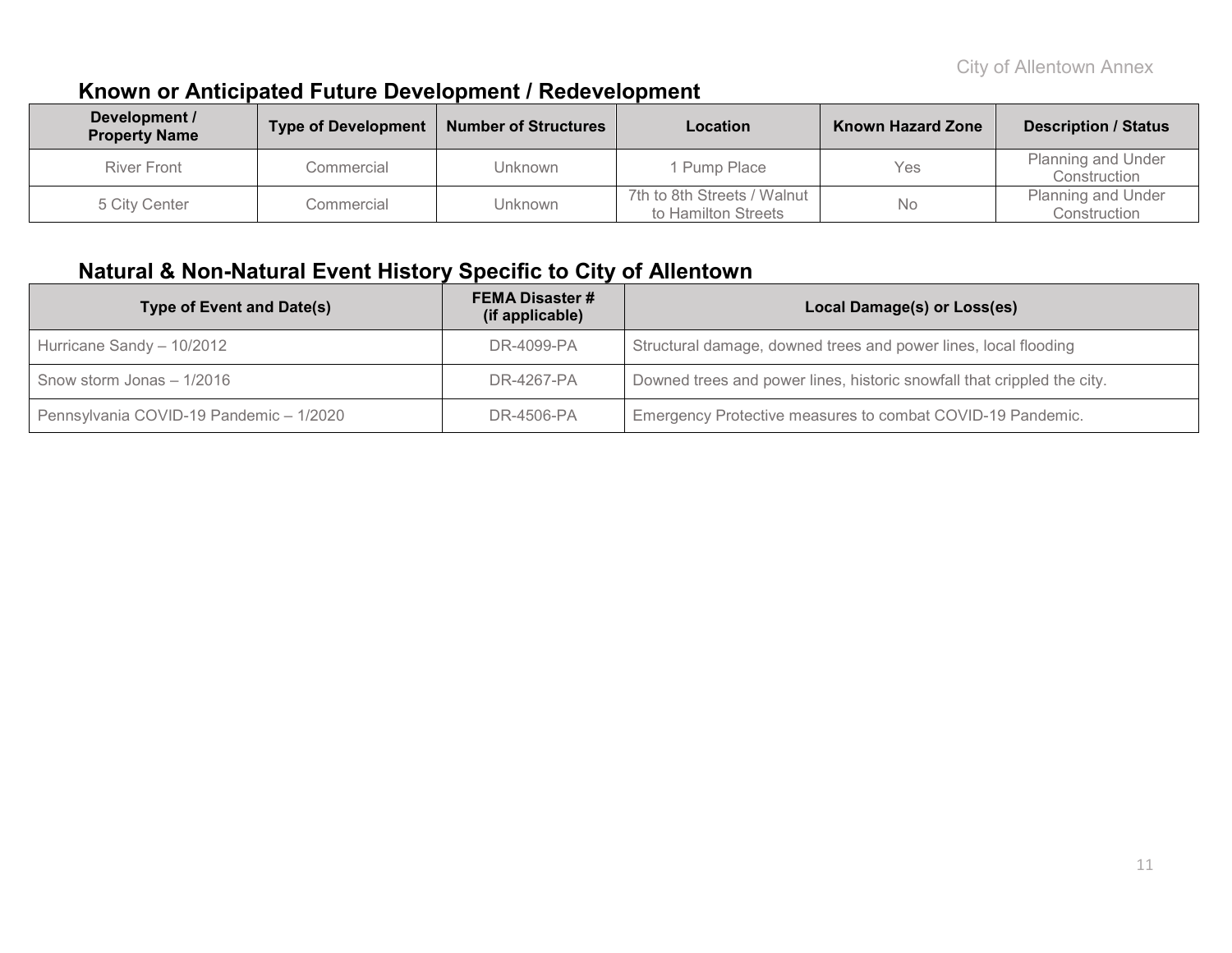# **2013 Municipal Action Plan Status**

|                                                                                                                                                                                                                                                                                                                                                                                                                                                                                                                                                                                                                                                                          |                                    |                                     | <b>Status</b> |           |              |                                                                      |
|--------------------------------------------------------------------------------------------------------------------------------------------------------------------------------------------------------------------------------------------------------------------------------------------------------------------------------------------------------------------------------------------------------------------------------------------------------------------------------------------------------------------------------------------------------------------------------------------------------------------------------------------------------------------------|------------------------------------|-------------------------------------|---------------|-----------|--------------|----------------------------------------------------------------------|
| <b>Existing Mitigation Action</b><br>(from 2013 Hazard Mitigation Plan)                                                                                                                                                                                                                                                                                                                                                                                                                                                                                                                                                                                                  | <b>S</b><br>No Progress<br>Unknown | Progress<br>$\overline{\mathbf{z}}$ | Continuous    | Completed | Discontinued | <b>Additional Comments</b>                                           |
| Water Filtration Plant, 1300 MLK Blvd.: Increase the structural stability and<br>drainage around the water plant. Insure the water filtration plant remains running<br>$\mathbf{1}$<br>24/7 under the most adverse conditions (from 2006 Plan).                                                                                                                                                                                                                                                                                                                                                                                                                          | $\times$                           |                                     |               |           |              | Working with Lehigh County Authority to<br>try to achieve this goal. |
| Wastewater Plant - 101 Union Street: Increase the structural stability and drainage<br>around the wastewater plant. Insure the plant remains running 24/7 under the most<br>$\overline{2}$<br>adverse conditions (from 2006 Plan).                                                                                                                                                                                                                                                                                                                                                                                                                                       | $\times$                           |                                     |               |           |              |                                                                      |
| Lehigh Street and Mill Road Drainage Improvements: Increase the structural<br>stability and drainage capacity of the culvert along Lehigh Street and Mill Road to<br>alleviate stormwater and small stream flooding. The increased capacity will prevent<br>excess water from undermining the road and flooding the residential properties<br>$\mathbf{3}$<br>along this street. Lehigh Street is a main artery through the area and is identified as<br>a critical evacuation and response route (from 2006 Plan). This project will address<br>flooding at the Nursing Home at 401 Lehigh Street and 600 Mill Road (specific<br>projects identified in the 2006 Plan). |                                    | X                                   |               |           |              | Minimal progress                                                     |
| 3rd and Union Streets Drainage Improvements: Increase the structural stability and<br>drainage capacity of the culvert along Union Street and 3rd Street to alleviate<br>stormwater and small stream flooding. The increased capacity will prevent excess<br>$\overline{\mathbf{4}}$<br>water from undermining the road and flooding the business properties along this<br>Street. Union Street is a main artery through the area and is identified as a critical<br>evacuation and response route (from 2006 Plan).                                                                                                                                                     | $\times$                           |                                     |               |           |              |                                                                      |
| 300 to 2200 MLK Boulevard: Drainage Improvements: Increase the structural<br>stability and drainage capacity of the culvert along MLK Blvd. to alleviate<br>stormwater and small stream flooding. The increased capacity will prevent excess<br>5<br>water from undermining the road and flooding the business and residential<br>properties along this street. MLK Blvd. is a main artery through the area and is<br>identified as a critical evacuation and response route (from 2006 Plan).                                                                                                                                                                           | $\times$                           |                                     |               |           |              |                                                                      |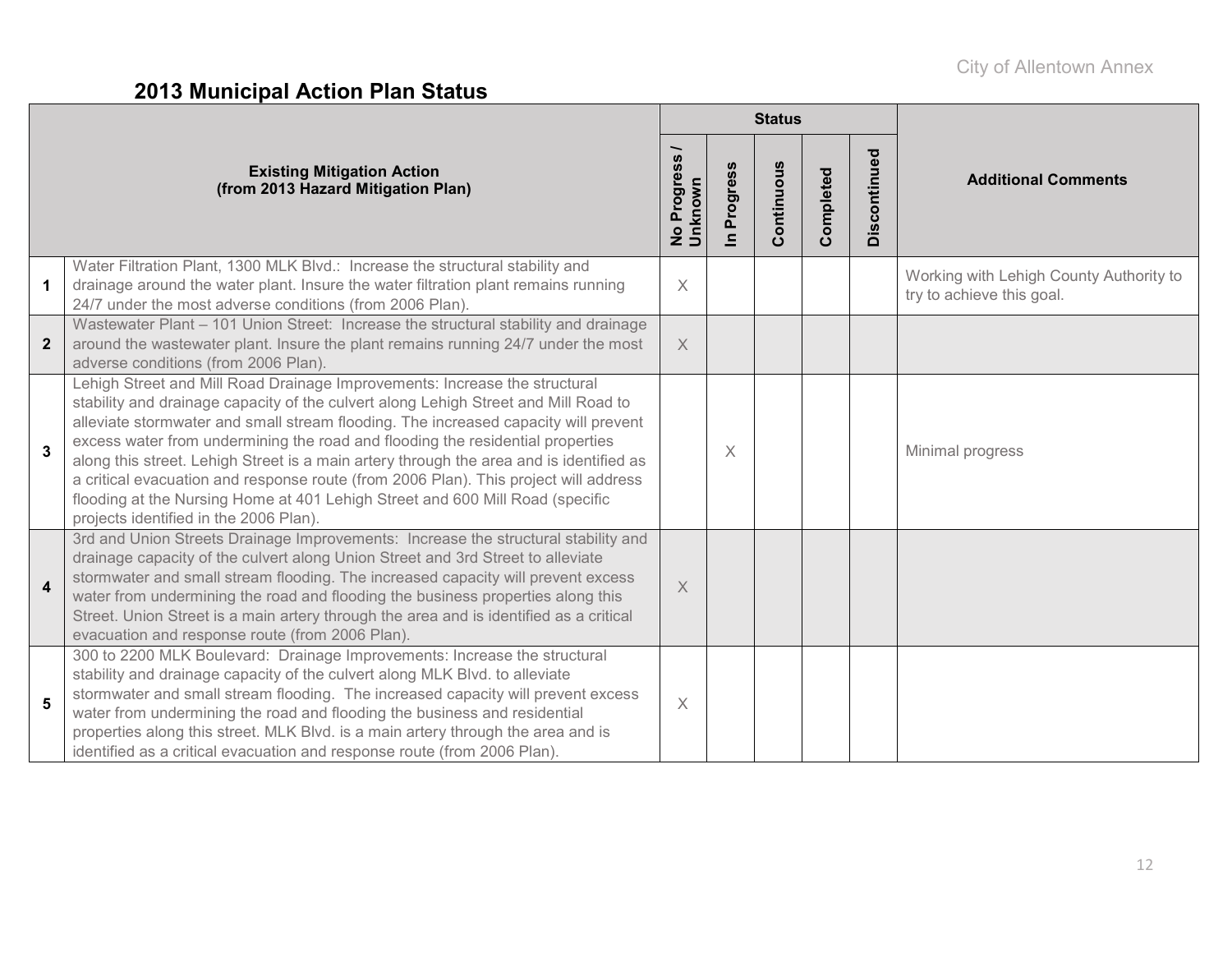|                 |                                                                                                                                                                                                                                                                                                                                                                                                                                                                                                                                                                                     |                          |                            | <b>Status</b> |           |              |                            |
|-----------------|-------------------------------------------------------------------------------------------------------------------------------------------------------------------------------------------------------------------------------------------------------------------------------------------------------------------------------------------------------------------------------------------------------------------------------------------------------------------------------------------------------------------------------------------------------------------------------------|--------------------------|----------------------------|---------------|-----------|--------------|----------------------------|
|                 | <b>Existing Mitigation Action</b><br>(from 2013 Hazard Mitigation Plan)                                                                                                                                                                                                                                                                                                                                                                                                                                                                                                             | No Progress /<br>Unknown | Progress<br>$\blacksquare$ | Continuous    | Completed | Discontinued | <b>Additional Comments</b> |
| $6\phantom{1}6$ | 2100 Walnut Street Drainage Improvements: Increase the structural stability and<br>drainage capacity of the culvert along Walnut Street and Elm Street to alleviate<br>stormwater and small stream flooding. The increased capacity will prevent excess<br>water from undermining the road and flooding the business and residential<br>properties along this street. Walnut Street is a main artery through the area and is<br>identified as a critical evacuation and response route (from 2006 Plan).                                                                            | $\times$                 |                            |               |           |              |                            |
| $\overline{7}$  | 3400 Tilghman Street Drainage Improvements: Increase the structural stability and<br>drainage capacity of the culvert along Tilghman Street and some type of work along<br>the small streams in the golf course to alleviate stormwater and small stream<br>flooding. The increased capacity will prevent excess water from undermining the<br>road and flooding the business and residential properties and golf course along this<br>street. Tilghman Street is a main artery through the area and is identified as a<br>critical evacuation and response route (from 2006 Plan). | $\times$                 |                            |               |           |              |                            |
| 8               | 2200 to 2207 Hamilton Street Drainage Improvements: Increase the structural<br>stability and drainage capacity of the culvert along Hamilton Street and some type<br>of work along the small stream to alleviate stormwater and small stream flooding.<br>The increased capacity will prevent excess water from undermining the road and<br>flooding the business and residential properties along this street. Hamilton Street is<br>a main artery through the area and is identified as a critical evacuation and<br>response route (from 2006 Plan).                             |                          | $\times$                   |               |           |              | Minimal progress           |
| 9               | 640 Dixon Street Drainage Improvements: Increase the structural stability and<br>drainage capacity of the culvert along Dixon Street and some type of work along the<br>small stream to alleviate stormwater and small stream flooding. The increased<br>capacity will prevent excess water from undermining the road and flooding the<br>business and residential properties along this street (from 2006 Plan).                                                                                                                                                                   | $\times$                 |                            |               |           |              |                            |
| 10              | 1-66 Adams Island Drainage Improvements and Structural Elevations: Increase the<br>structural stability and drainage; attempt to elevate the residents on the Island (from<br>2006 Plan).                                                                                                                                                                                                                                                                                                                                                                                           | $\times$                 |                            |               |           |              |                            |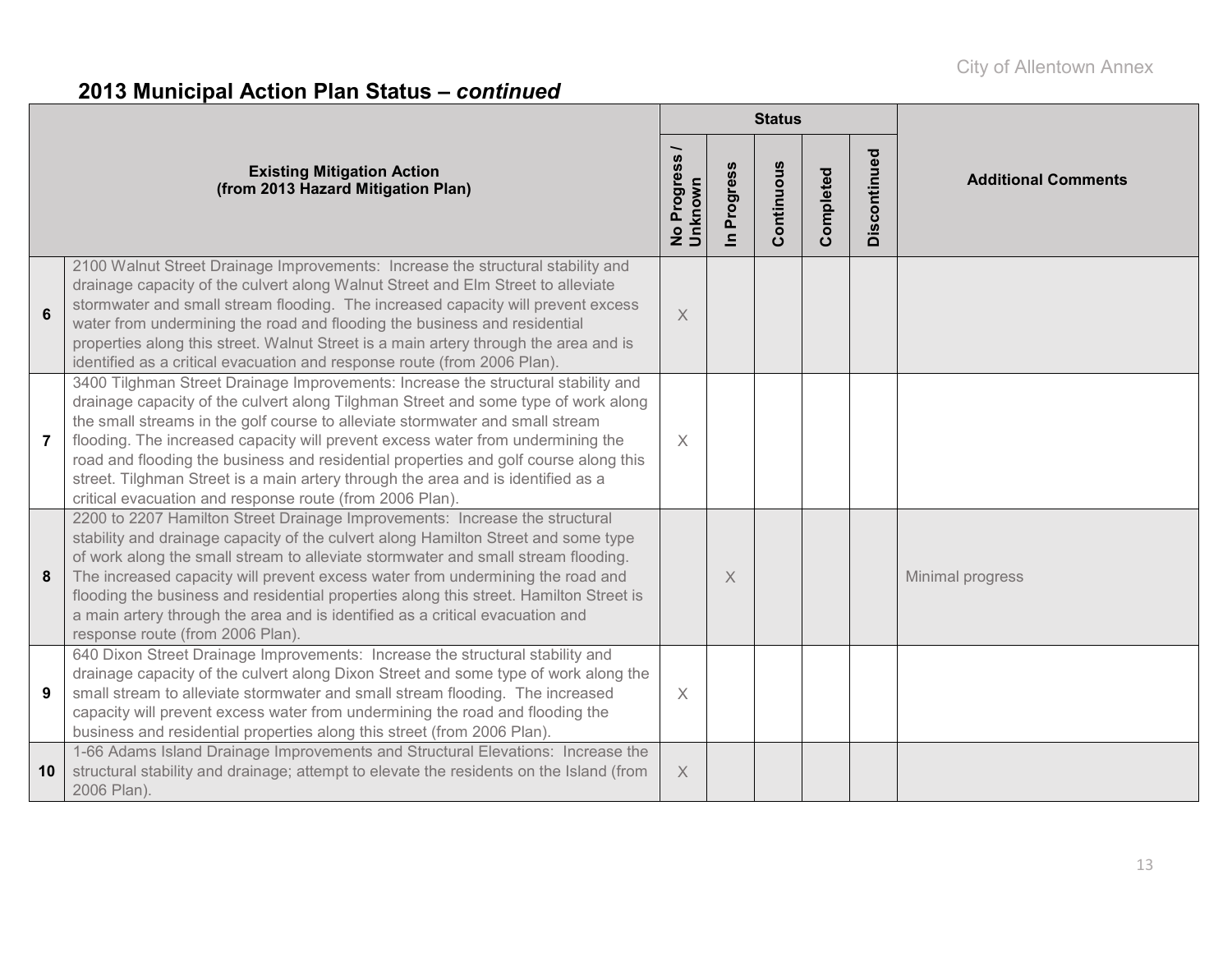|    |                                                                                                                                                                                                                                                                                                                                                                                                                                                                                                                                                                                                           | <b>Status</b>            |                          |            |           |              |                                          |
|----|-----------------------------------------------------------------------------------------------------------------------------------------------------------------------------------------------------------------------------------------------------------------------------------------------------------------------------------------------------------------------------------------------------------------------------------------------------------------------------------------------------------------------------------------------------------------------------------------------------------|--------------------------|--------------------------|------------|-----------|--------------|------------------------------------------|
|    | <b>Existing Mitigation Action</b><br>(from 2013 Hazard Mitigation Plan)                                                                                                                                                                                                                                                                                                                                                                                                                                                                                                                                   | No Progress /<br>Unknown | Progress<br>$\mathbf{a}$ | Continuous | Completed | Discontinued | <b>Additional Comments</b>               |
| 11 | Work with Lehigh County EMA to install backup power at the City of Allentown Fire<br>Station, 164 West Susquehanna Avenue. This project part of the Lehigh<br><b>Countywide Generator</b><br>Project, funded through 2008 LPDM.                                                                                                                                                                                                                                                                                                                                                                           |                          |                          |            | X         |              | Not carried through to 2018 Action Plan. |
| 12 | Retrofit (e.g. elevate) structures located in hazard- prone areas to protect structures<br>from future damage, with repetitive loss and severe repetitive loss properties as<br>priority. Specifically identified are the following:<br>Residential Structures on Adams Island<br>Phase 1: Identify appropriate candidates for retrofitting based on cost-effectiveness<br>versus relocation.<br>Phase 2: Where retrofitting is determined to be a viable option, work with property<br>owners toward implementation of that action based on available funding from<br>FEMA and local match availability. | X                        |                          |            |           |              |                                          |
| 13 | Purchase, or relocate structures located in hazard-prone areas to protect structures<br>from future damage, with repetitive loss and severe repetitive loss properties as<br>priority.<br>Phase 1: Identify appropriate candidates for relocation based on cost-effectiveness<br>versus retrofitting.<br>Phase 2: Where relocation is determined to be a viable option, work with property<br>owners toward implementation of that action based on available funding from<br>FEMA and local match availability.                                                                                           | $\times$                 |                          |            |           |              |                                          |
| 14 | Maintain compliance with and good-standing in the NFIP including adoption and<br>enforcement of floodplain management requirements (e.g. regulating all new and<br>substantially improved construction in Special Hazard Flood Areas), floodplain<br>identification and mapping, and flood insurance outreach to the community.<br>Further, continue to meet and/or exceed the minimum NFIP standards and criteria<br>through the following NFIP- related continued compliance actions identified below.                                                                                                  | X                        |                          |            |           |              |                                          |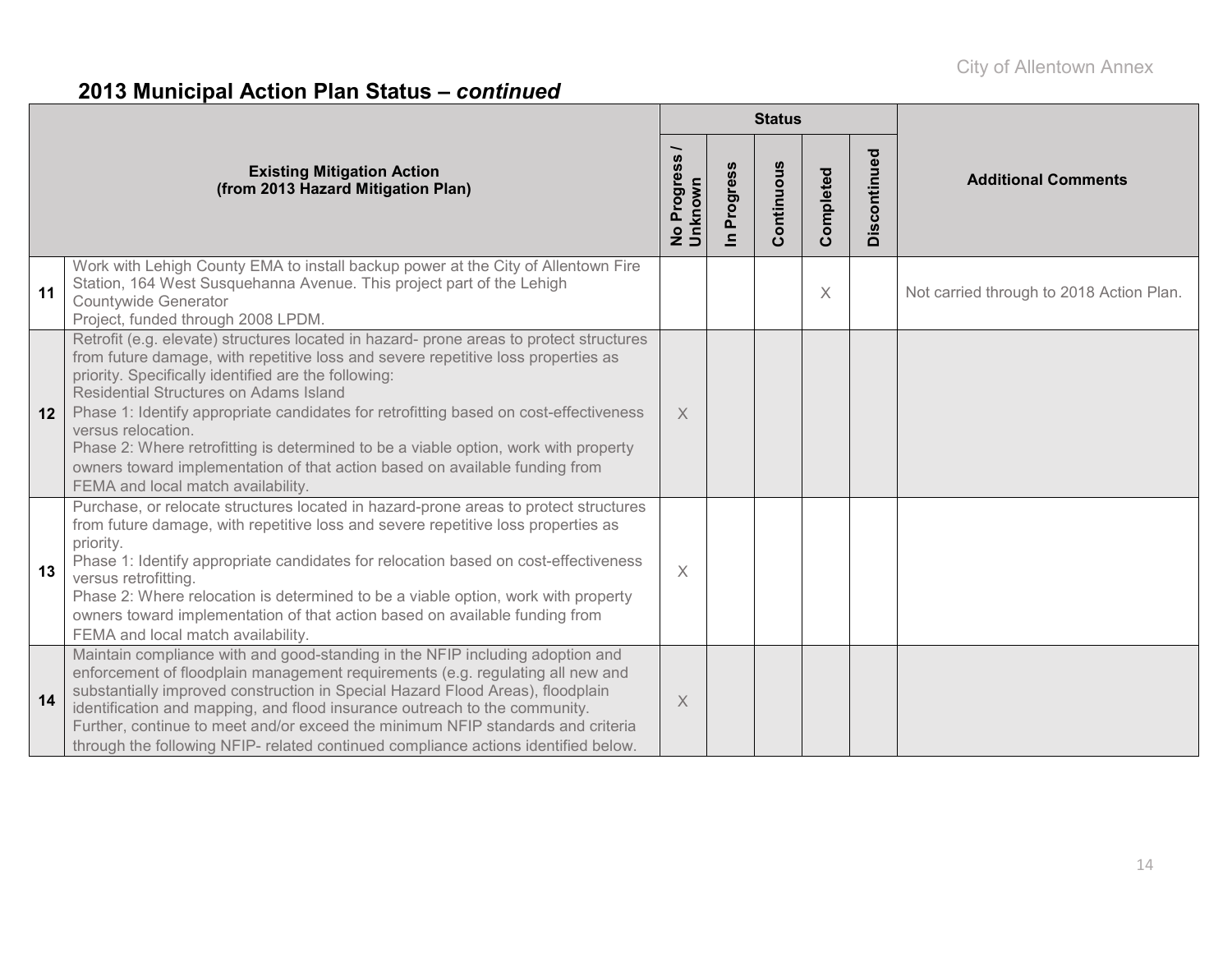|    |                                                                                                                                                                                                                                                                                                                                                                                                                                                                                                                                                                                                                                                                                                                                                                                                                                                                                                                                                                                                                                                    |                          |             | <b>Status</b> |           |              |                            |
|----|----------------------------------------------------------------------------------------------------------------------------------------------------------------------------------------------------------------------------------------------------------------------------------------------------------------------------------------------------------------------------------------------------------------------------------------------------------------------------------------------------------------------------------------------------------------------------------------------------------------------------------------------------------------------------------------------------------------------------------------------------------------------------------------------------------------------------------------------------------------------------------------------------------------------------------------------------------------------------------------------------------------------------------------------------|--------------------------|-------------|---------------|-----------|--------------|----------------------------|
|    | <b>Existing Mitigation Action</b><br>(from 2013 Hazard Mitigation Plan)                                                                                                                                                                                                                                                                                                                                                                                                                                                                                                                                                                                                                                                                                                                                                                                                                                                                                                                                                                            | No Progress /<br>Unknown | In Progress | Continuous    | Completed | Discontinued | <b>Additional Comments</b> |
| 15 | Conduct and facilitate community and public education and outreach for residents<br>and businesses to include, but not be limited to, the following to promote and effect<br>natural hazard risk reduction:<br>- Provide and maintain links to the HMP website, and regularly post notices on the<br>County/municipal homepage(s) referencing the HMP webpages.<br>- Prepare and distribute informational letters to flood vulnerable property owners<br>and neighborhood associations, explaining the availability of mitigation grant<br>funding to mitigate their properties, and instructing them on how they can learn<br>more and implement mitigation.<br>- Use email notification systems and newsletters to better educate the public on<br>flood insurance, the availability of mitigation grant funding, and personal natural<br>hazard risk reduction measures.<br>- Work with neighborhood associations, civic and business groups to disseminate<br>information on flood insurance and the availability of mitigation grant funding. | $\times$                 |             |               |           |              |                            |
| 16 | Begin the process to adopt higher regulatory standards to manage flood risk (i.e.<br>increased freeboard, cumulative substantial damage/improvements) and sinkhole<br>risk (e.g. carbonate bedrock standards).                                                                                                                                                                                                                                                                                                                                                                                                                                                                                                                                                                                                                                                                                                                                                                                                                                     | $\times$                 |             |               |           |              |                            |
| 17 | Determine if a Community Assistance Visit (CAV) or Community Assistance<br>Contact (CAC) is needed, and schedule if needed.                                                                                                                                                                                                                                                                                                                                                                                                                                                                                                                                                                                                                                                                                                                                                                                                                                                                                                                        | $\times$                 |             |               |           |              |                            |
| 18 | Have designated NFIP Floodplain Administrator (FPA) become a Certified<br>Floodplain Manager through the ASFPM, and pursue relevant continuing education<br>training such as FEMA Benefit-Cost Analysis.                                                                                                                                                                                                                                                                                                                                                                                                                                                                                                                                                                                                                                                                                                                                                                                                                                           | $\times$                 |             |               |           |              |                            |
| 19 | Participate in the Community Rating System (CRS) to further manage flood risk and<br>reduce flood insurance premiums for NFIP policyholders. This shall start with the<br>submission to FEMA-DHS of a Letter of Intent to join CRS, followed by the<br>completion and submission of an application to the program once the community's<br>current compliance with the NFIP is established.                                                                                                                                                                                                                                                                                                                                                                                                                                                                                                                                                                                                                                                         | X                        |             |               |           |              |                            |
| 20 | Archive elevation certificates                                                                                                                                                                                                                                                                                                                                                                                                                                                                                                                                                                                                                                                                                                                                                                                                                                                                                                                                                                                                                     | $\times$                 |             |               |           |              |                            |
| 21 | Continue to support the implementation, monitoring, maintenance, and updating of<br>this Plan, as defined in Section 7.0                                                                                                                                                                                                                                                                                                                                                                                                                                                                                                                                                                                                                                                                                                                                                                                                                                                                                                                           |                          | X           |               |           |              |                            |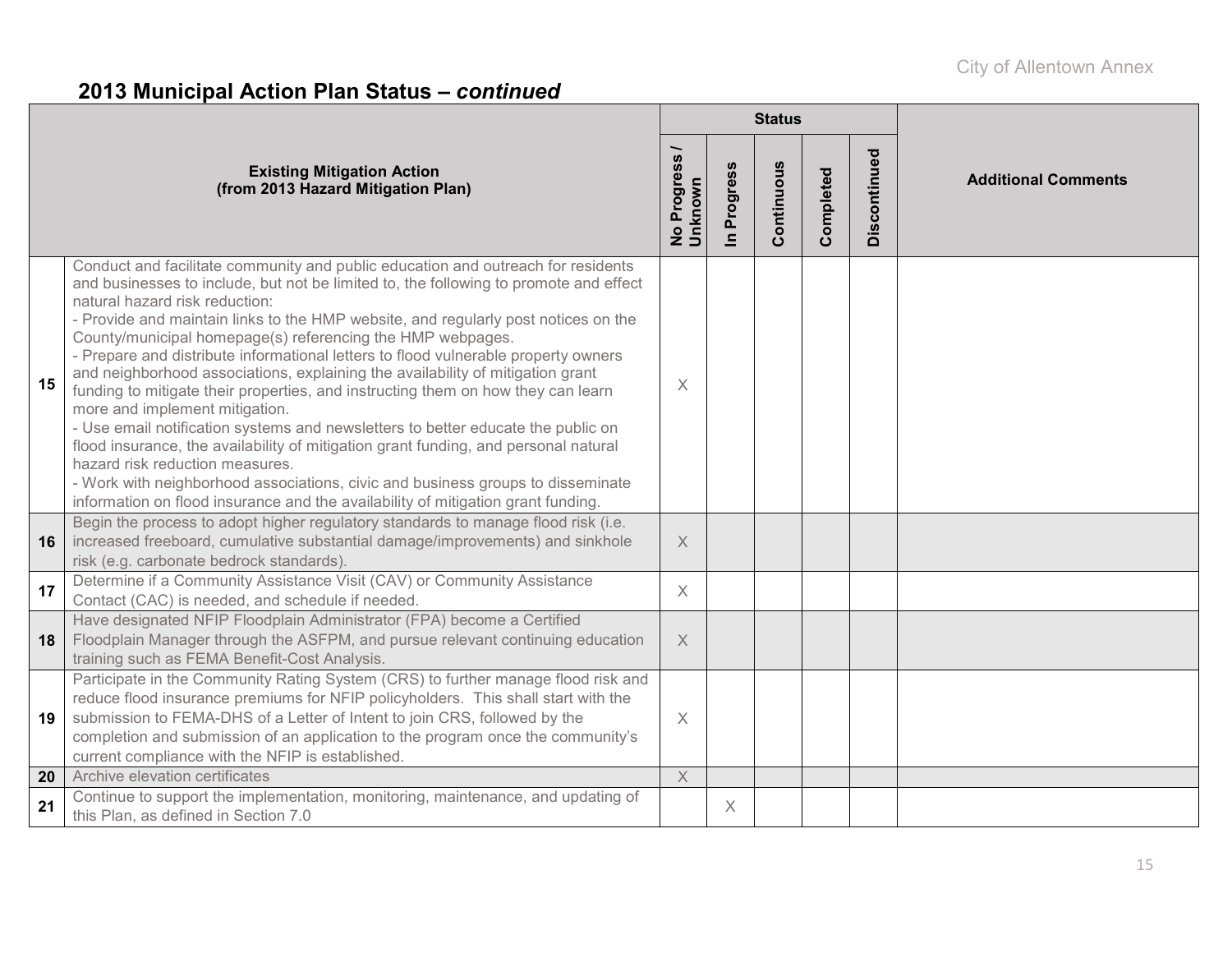|    |                                                                                                                                                                                                                                                                                         |                                 |           | <b>Status</b> |          |              |                            |
|----|-----------------------------------------------------------------------------------------------------------------------------------------------------------------------------------------------------------------------------------------------------------------------------------------|---------------------------------|-----------|---------------|----------|--------------|----------------------------|
|    | <b>Existing Mitigation Action</b><br>(from 2013 Hazard Mitigation Plan)                                                                                                                                                                                                                 | Progres<br>No Progre<br>Unknown | ဖိ<br>rog | ontinuous     | ompleted | Discontinued | <b>Additional Comments</b> |
| 22 | Complete the ongoing updates of the Comprehensive Emergency Management<br>Plans.                                                                                                                                                                                                        |                                 | X         |               |          |              |                            |
| 23 | Create/enhance/maintain mutual aid agreements with neighboring communities for<br>continuity of operations.                                                                                                                                                                             |                                 | X         |               |          |              |                            |
| 24 | Identify and develop agreements with entities that can provide support with<br>FEMA/PEMA paperwork after disasters; qualified damage assessment personnel -<br>Improve post-disaster capabilities - damage assessment; FEMA/PEMA paperwork<br>compilation, submissions, record keeping. |                                 | X         |               |          |              |                            |
| 25 | Work with regional agencies (i.e. County and PEMA) to help develop damage<br>assessment capabilities at the local level through such things as training programs,<br>certification of qualified individuals (e.g. code officials, floodplain managers,<br>engineers).                   |                                 | Χ         |               |          |              |                            |

#### **Notes:**

- **1.** Actions not carried through to the 2018 Action Plan are so noted.
- **2.** To maintain National Flood Insurance Program (NFIP) compliance, actions related to the NFIP were carried through to the 2018 Action Plan even if identified by the municipality as completed.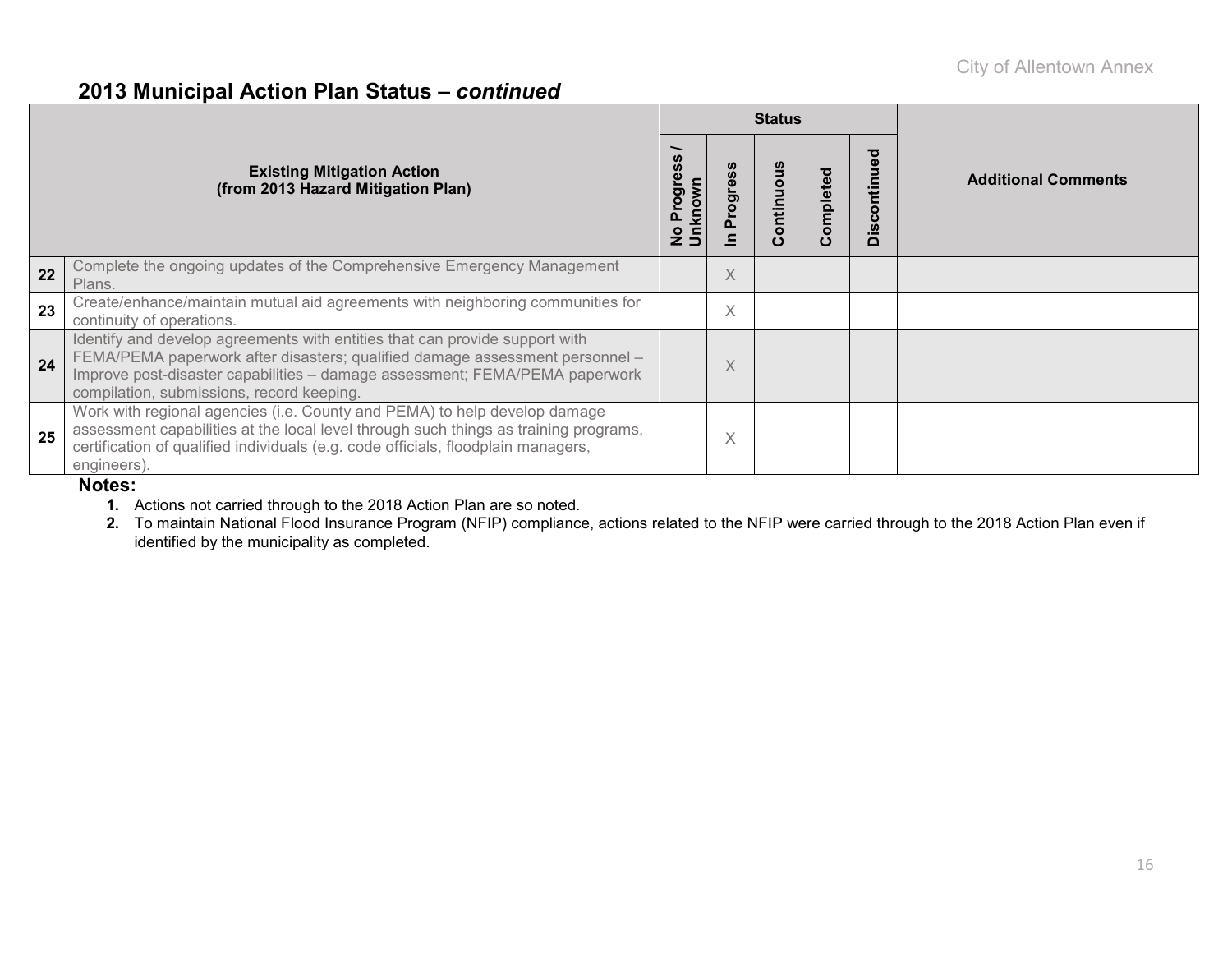# **2018 Mitigation Action Plan**

|                | <b>Mitigation Action</b>                                                                                                                                                                                                                                                                                                                                                                                                                                                                                                                                                                                                                                                                  | <b>Mitigation</b><br><b>Technique</b><br>Category | Hazard(s)<br><b>Addressed</b> | <b>Priority</b><br>(H/M/L) | <b>Estimated</b><br>Cost | <b>Potential</b><br><b>Funding</b>                                                           | <b>Lead Agency</b><br>/ Department | Implementation<br><b>Schedule</b>        | <b>Applies to</b><br>New and / or<br><b>Existing</b><br><b>Structures</b> |
|----------------|-------------------------------------------------------------------------------------------------------------------------------------------------------------------------------------------------------------------------------------------------------------------------------------------------------------------------------------------------------------------------------------------------------------------------------------------------------------------------------------------------------------------------------------------------------------------------------------------------------------------------------------------------------------------------------------------|---------------------------------------------------|-------------------------------|----------------------------|--------------------------|----------------------------------------------------------------------------------------------|------------------------------------|------------------------------------------|---------------------------------------------------------------------------|
| $\mathbf 1$    | Water Filtration Plant, 1300 MLK<br>Blvd.: Increase the structural stability<br>and drainage around the water plant.<br>Insure the water filtration plant<br>remains running 24/7 under the most<br>adverse conditions (from 2006 Plan).                                                                                                                                                                                                                                                                                                                                                                                                                                                  | <b>Structure</b><br>and<br>Infrastructure         | Flood                         | High                       | High                     | <b>FEMA</b><br><b>HMA Grant</b><br>Funding<br>with City<br>budget or<br>bonding for<br>match | <b>Public Works</b>                | Long-term<br>(depending<br>upon funding) | Existing                                                                  |
| $\overline{2}$ | Wastewater Plant - 101 Union Street:<br>Increase the structural stability and<br>drainage around the wastewater<br>plant. Insure the plant remains<br>running 24/7 under the most adverse<br>conditions (from 2006 Plan).                                                                                                                                                                                                                                                                                                                                                                                                                                                                 | <b>Structure</b><br>and<br>Infrastructure         | Flood                         | High                       | High                     | <b>FEMA</b><br><b>HMA Grant</b><br>Funding<br>with City<br>budget or<br>bonding for<br>match | <b>Public Works</b>                | Long-term<br>(depending<br>upon funding) | Existing                                                                  |
| 3              | Lehigh Street and Mill Road Drainage<br>Improvements: Increase the<br>structural stability and drainage<br>capacity of the culvert along Lehigh<br>Street and Mill Road to alleviate<br>stormwater and small stream<br>flooding. The increased capacity will<br>prevent excess water from<br>undermining the road and flooding<br>the residential properties along this<br>street. Lehigh Street is a main artery<br>through<br>the area and is identified as a critical<br>evacuation and response route (from<br>2006 Plan). This project will address<br>flooding at the Nursing Home at 401<br>Lehigh Street and 600 Mill Road<br>(specific projects identified in the<br>2006 Plan). | Structure<br>and<br>Infrastructure                | Flood                         | High                       | High                     | <b>FEMA</b><br><b>HMA Grant</b><br>Funding<br>with City<br>budget or<br>bonding for<br>match | <b>Public Works</b>                | Long-term<br>(depending<br>upon funding) | Existing                                                                  |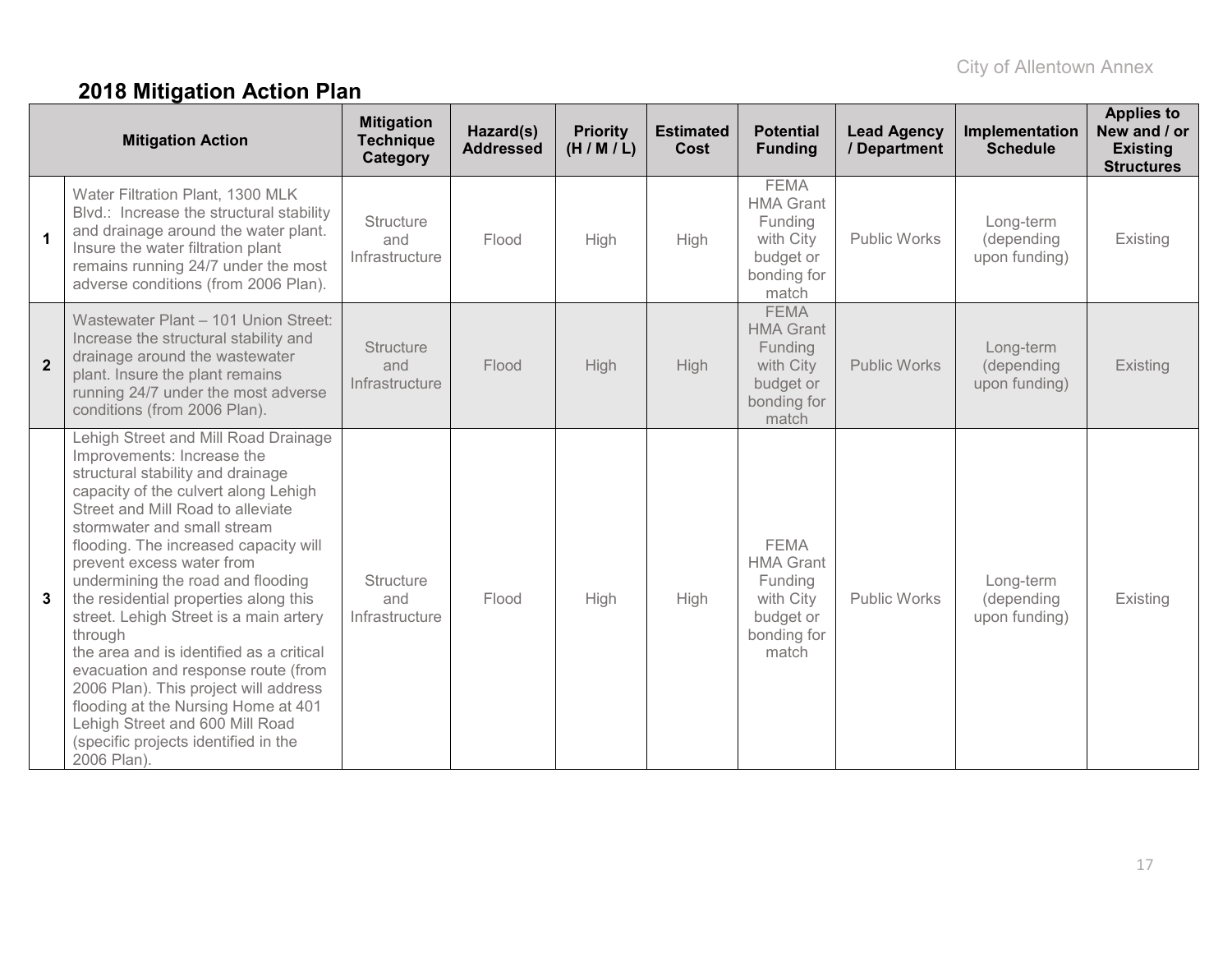|                       | <b>Mitigation Action</b>                                                                                                                                                                                                                                                                                                                                                                                                                                                                                          | <b>Mitigation</b><br><b>Technique</b><br>Category | Hazard(s)<br><b>Addressed</b> | <b>Priority</b><br>(H/M/L) | <b>Estimated</b><br>Cost | <b>Potential</b><br><b>Funding</b>                                                           | <b>Lead Agency</b><br>/ Department | Implementation<br><b>Schedule</b>        | <b>Applies to</b><br>New and / or<br><b>Existing</b><br><b>Structures</b> |
|-----------------------|-------------------------------------------------------------------------------------------------------------------------------------------------------------------------------------------------------------------------------------------------------------------------------------------------------------------------------------------------------------------------------------------------------------------------------------------------------------------------------------------------------------------|---------------------------------------------------|-------------------------------|----------------------------|--------------------------|----------------------------------------------------------------------------------------------|------------------------------------|------------------------------------------|---------------------------------------------------------------------------|
| $\boldsymbol{\Delta}$ | 3rd and Union Streets Drainage<br>Improvements: Increase the<br>structural stability and drainage<br>capacity of the culvert along Union<br>Street and 3rd Street to alleviate<br>stormwater and small stream<br>flooding. The increased capacity will<br>prevent excess water from<br>undermining the road and flooding<br>the business properties along this<br>Street. Union Street is a main artery<br>through the area and is identified as<br>a critical evacuation and response<br>route (from 2006 Plan). | Structure and<br>Infrastructure                   | Flood                         | High                       | High                     | <b>FEMA</b><br><b>HMA Grant</b><br>Funding<br>with City<br>budget or<br>bonding for<br>match | <b>Public Works</b>                | Long-term<br>(depending<br>upon funding) | Existing                                                                  |
| 5                     | 300 to 2200 MLK Boulevard:<br>Drainage Improvements: Increase<br>the structural stability and drainage<br>capacity of the culvert along MLK<br>Blyd, to alleviate stormwater and<br>small stream flooding. The increased<br>capacity will prevent excess water<br>from undermining the road & flooding<br>the business and residential<br>properties along this street. MLK<br>Blvd. is a main artery through the<br>area and is identified as a critical<br>evacuation and response route (from<br>2006 Plan).   | Structure and<br>Infrastructure                   | Flood                         | High                       | High                     | <b>FEMA</b><br><b>HMA Grant</b><br>Funding<br>with City<br>budget or<br>bonding for<br>match | <b>Public Works</b>                | Long-term<br>(depending<br>upon funding) | Existing                                                                  |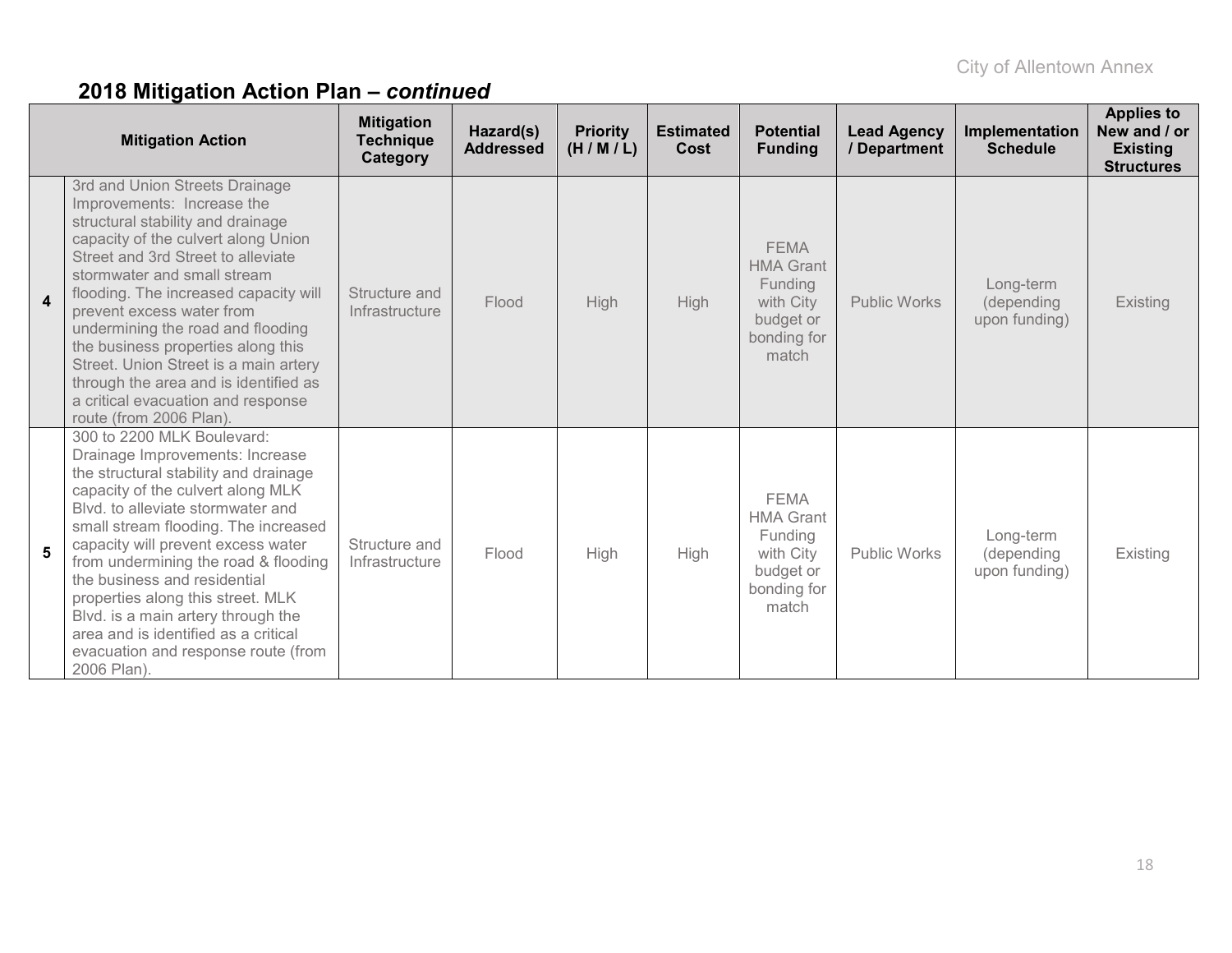|                 | <b>Mitigation Action</b>                                                                                                                                                                                                                                                                                                                                                                                                                                                                                                                                                                                       | <b>Mitigation</b><br><b>Technique</b><br>Category | Hazard(s)<br><b>Addressed</b> | <b>Priority</b><br>(H/M/L) | <b>Estimated</b><br>Cost | <b>Potential</b><br><b>Funding</b>                                                           | <b>Lead Agency</b><br>/ Department | Implementation<br><b>Schedule</b>        | <b>Applies to</b><br>New and / or<br><b>Existing</b><br><b>Structures</b> |
|-----------------|----------------------------------------------------------------------------------------------------------------------------------------------------------------------------------------------------------------------------------------------------------------------------------------------------------------------------------------------------------------------------------------------------------------------------------------------------------------------------------------------------------------------------------------------------------------------------------------------------------------|---------------------------------------------------|-------------------------------|----------------------------|--------------------------|----------------------------------------------------------------------------------------------|------------------------------------|------------------------------------------|---------------------------------------------------------------------------|
| $6\phantom{1}6$ | 2100 Walnut Street Drainage<br>Improvements: Increase the<br>structural stability and drainage<br>capacity of the culvert along Walnut<br>Street and Elm Street to alleviate<br>stormwater and small stream<br>flooding. The increased capacity will<br>prevent excess water from<br>undermining the road and flooding<br>the business and residential<br>properties along this street. Walnut<br>Street is a main artery through the<br>area and is identified as a critical<br>evacuation and response route (from<br>2006 Plan).                                                                            | Structure and<br>Infrastructure                   | Flood                         | High                       | <b>High</b>              | <b>FEMA</b><br><b>HMA Grant</b><br>Funding<br>with City<br>budget or<br>bonding for<br>match | <b>Public Works</b>                | Long-term<br>(depending<br>upon funding) | Existing                                                                  |
| $\overline{7}$  | 3400 Tilghman Street Drainage<br>Improvements: Increase the<br>structural stability and drainage<br>capacity of the culvert along<br>Tilghman Street and some type of<br>work along the small streams in the<br>golf course to alleviate stormwater<br>and small stream flooding. The<br>increased capacity will prevent<br>excess water from undermining the<br>road and flooding the business and<br>residential properties and golf course<br>along this street. Tilghman Street is a<br>main artery through the area and is<br>identified as a critical evacuation and<br>response route (from 2006 Plan). | Structure and<br>Infrastructure                   | Flood                         | <b>High</b>                | High                     | <b>FEMA</b><br><b>HMA Grant</b><br>Funding<br>with City<br>budget or<br>bonding for<br>match | Public Works                       | Long-term<br>(depending<br>upon funding) | Existing                                                                  |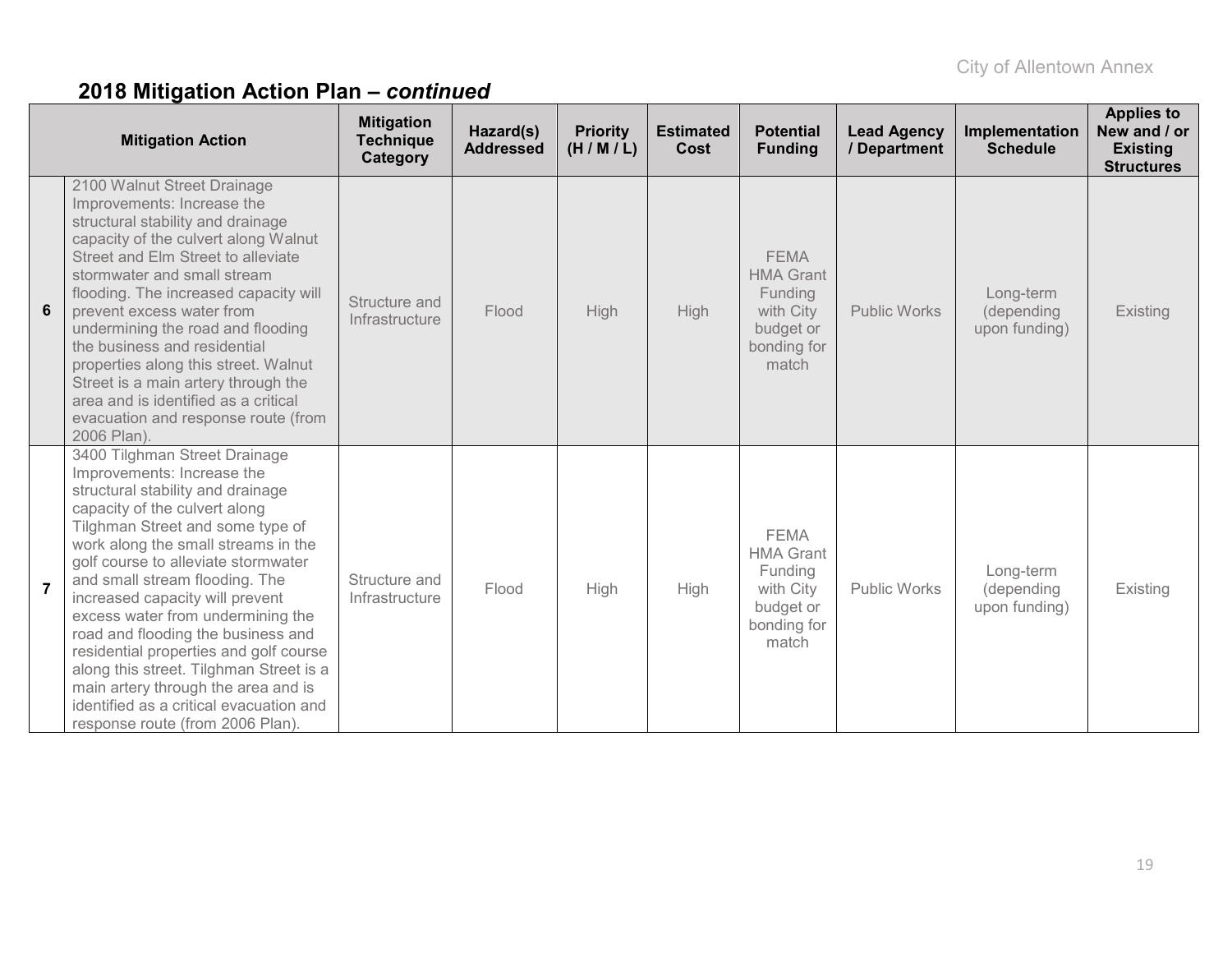|    | <b>Mitigation Action</b>                                                                                                                                                                                                                                                                                                                                                                                                                                                                                                                                          | <b>Mitigation</b><br><b>Technique</b><br>Category | Hazard(s)<br><b>Addressed</b> | <b>Priority</b><br>(H/M/L) | <b>Estimated</b><br>Cost | <b>Potential</b><br><b>Funding</b>                                                           | <b>Lead Agency</b><br>/ Department | Implementation<br><b>Schedule</b>        | <b>Applies to</b><br>New and / or<br><b>Existing</b><br><b>Structures</b> |
|----|-------------------------------------------------------------------------------------------------------------------------------------------------------------------------------------------------------------------------------------------------------------------------------------------------------------------------------------------------------------------------------------------------------------------------------------------------------------------------------------------------------------------------------------------------------------------|---------------------------------------------------|-------------------------------|----------------------------|--------------------------|----------------------------------------------------------------------------------------------|------------------------------------|------------------------------------------|---------------------------------------------------------------------------|
| 8  | 2200 to 2207 Hamilton Street<br>Drainage Improvements: Increase<br>the structural stability & drainage<br>capacity of the culvert along<br>Hamilton Street & some type of work<br>along the small stream to alleviate<br>stormwater & small stream flooding.<br>The increased capacity will prevent<br>excess water from undermining the<br>road & flooding the business &<br>residential properties along this<br>street. Hamilton Street is a main<br>artery through the area & is identified<br>as a critical evacuation & response<br>route (from 2006 Plan). | Structure and<br>Infrastructure                   | Flood                         | High                       | High                     | <b>FEMA</b><br><b>HMA Grant</b><br>Funding<br>with City<br>budget or<br>bonding for<br>match | <b>Public Works</b>                | Long-term<br>(depending<br>upon funding) | Existing                                                                  |
| 9  | 640 Dixon Street Drainage<br>Improvements: Increase the<br>structural stability and drainage<br>capacity of the culvert along Dixon<br>Street and some type of work along<br>the small stream to alleviate<br>stormwater and small stream<br>flooding. The increased capacity will<br>prevent excess water from<br>undermining the road and flooding<br>the business and residential<br>properties along this street (from<br>2006 Plan).                                                                                                                         | Structure and<br>Infrastructure                   | Flood                         | High                       | High                     | <b>FEMA</b><br><b>HMA Grant</b><br>Funding<br>with City<br>budget or<br>bonding for<br>match | <b>Public Works</b>                | Long-term<br>(depending<br>upon funding) | Existing                                                                  |
| 10 | 1-66 Adams Island Drainage<br>Improvements and Structural<br>Elevations: Increase the structural<br>stability and drainage; attempt to<br>elevate the residents on the Island<br>(from 2006 Plan).                                                                                                                                                                                                                                                                                                                                                                | Structure and<br>Infrastructure                   | Flood                         | High                       | <b>High</b>              | <b>FEMA</b><br><b>HMA Grant</b><br>Funding<br>with City<br>budget or<br>bonding for<br>match | <b>Public Works</b>                | Long-term<br>(depending<br>upon funding) | Existing                                                                  |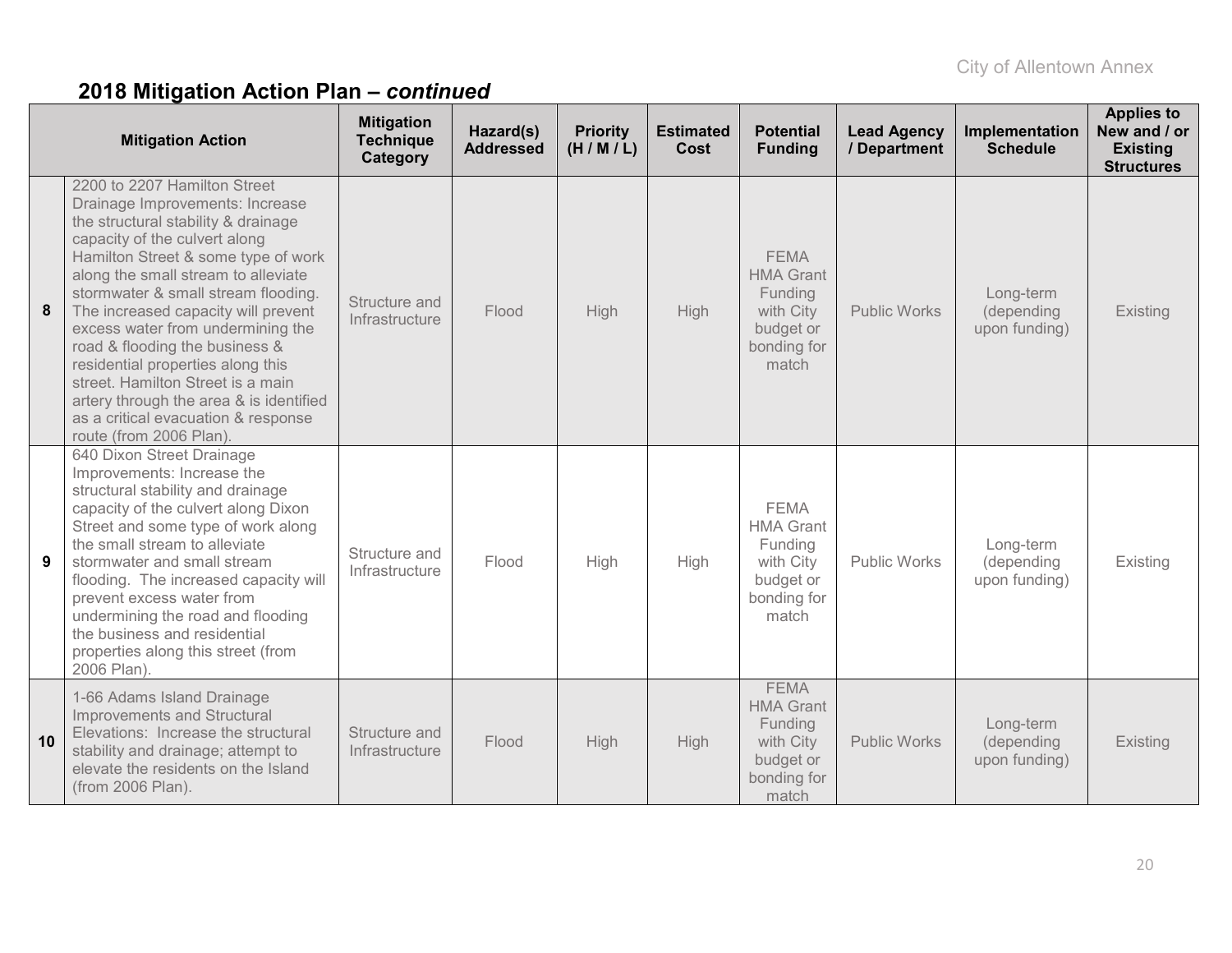|    | <b>Mitigation Action</b>                                                                                                                                                                                                                                                                                                                                                                                                                                                                                                                                                                                                            | <b>Mitigation</b><br><b>Technique</b><br>Category | Hazard(s)<br><b>Addressed</b> | <b>Priority</b><br>(H/M/L) | <b>Estimated</b><br>Cost | <b>Potential</b><br><b>Funding</b>                                                                                | <b>Lead Agency</b><br>/ Department                                                                                           | Implementation<br><b>Schedule</b>        | <b>Applies to</b><br>New and / or<br><b>Existing</b><br><b>Structures</b> |
|----|-------------------------------------------------------------------------------------------------------------------------------------------------------------------------------------------------------------------------------------------------------------------------------------------------------------------------------------------------------------------------------------------------------------------------------------------------------------------------------------------------------------------------------------------------------------------------------------------------------------------------------------|---------------------------------------------------|-------------------------------|----------------------------|--------------------------|-------------------------------------------------------------------------------------------------------------------|------------------------------------------------------------------------------------------------------------------------------|------------------------------------------|---------------------------------------------------------------------------|
| 11 | Retrofit (e.g. elevate) structures<br>located in hazard- prone areas to<br>protect structures from future<br>damage, with repetitive loss and<br>severe repetitive loss properties as<br>priority. Specifically identified are the<br>following:<br>--Residential Structures on Adams<br>Island Phase 1: Identify appropriate<br>candidates for retrofitting based on<br>cost-effectiveness versus relocation.<br>Phase 2: Where retrofitting is<br>determined to be a viable option,<br>work with property owners toward<br>implementation of that action based<br>on available funding from FEMA and<br>local match availability. | Structure and<br>Infrastructure                   | Flood                         | High                       | High                     | <b>FEMA</b><br>Mitigation<br>Grant<br>Programs<br>and local<br>budget (or<br>property<br>owner) for<br>cost share | Municipality<br>(via Municipal<br>Engineer/NFIP<br>Floodplain<br>Administrator)<br>with support<br>from PEMA,<br><b>FEMA</b> | Long-term<br>(depending<br>upon funding) | Existing                                                                  |
| 12 | Purchase, or relocate structures<br>located in hazard-prone areas to<br>protect structures from future<br>damage, with repetitive loss and<br>severe repetitive loss properties as<br>priority.<br>Phase 1: Identify appropriate<br>candidates for relocation based on<br>cost-effectiveness versus retrofitting.<br>Phase 2: Where relocation is<br>determined to be a viable option,<br>work with property owners toward<br>implementation of that action based<br>on available funding from FEMA and<br>local match availability.                                                                                                | Structure and<br>Infrastructure                   | Flood                         | High                       | High                     | <b>FEMA</b><br>Mitigation<br>Grant<br>Programs<br>and local<br>budget (or<br>property<br>owner) for<br>cost share | Municipality<br>(via Municipal<br>Engineer/NFIP<br>Floodplain<br>Administrator)<br>with support<br>from PEMA,<br><b>FEMA</b> | Long-term<br>(depending<br>upon funding) | Existing                                                                  |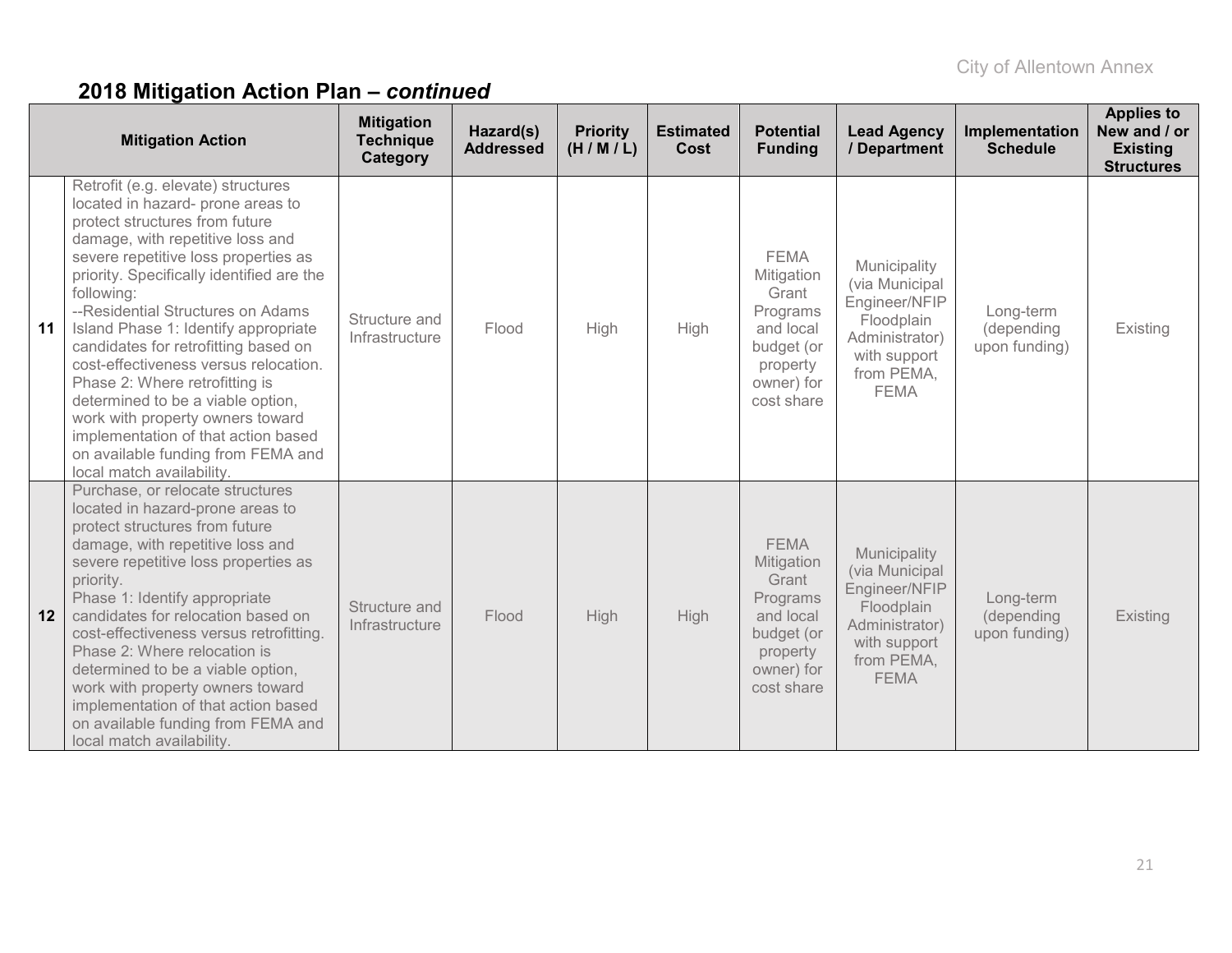|    | <b>Mitigation Action</b>                                                                                                                                                                                                                                                                                                                                                                                                                                                                                                    | <b>Mitigation</b><br><b>Technique</b><br>Category                     | Hazard(s)<br><b>Addressed</b> | <b>Priority</b><br>(H/M/L) | <b>Estimated</b><br>Cost | <b>Potential</b><br><b>Funding</b> | <b>Lead Agency</b><br>/ Department                                                                                               | Implementation<br><b>Schedule</b> | <b>Applies to</b><br>New and / or<br><b>Existing</b><br><b>Structures</b> |
|----|-----------------------------------------------------------------------------------------------------------------------------------------------------------------------------------------------------------------------------------------------------------------------------------------------------------------------------------------------------------------------------------------------------------------------------------------------------------------------------------------------------------------------------|-----------------------------------------------------------------------|-------------------------------|----------------------------|--------------------------|------------------------------------|----------------------------------------------------------------------------------------------------------------------------------|-----------------------------------|---------------------------------------------------------------------------|
| 13 | Maintain compliance with & good<br>standing in the NFIP including<br>adoption & enforcement of floodplain<br>management requirements (e.g.<br>regulating all new & substantially<br>improved construction in Special<br>Hazard Flood Areas), floodplain<br>identification and mapping, & flood<br>insurance outreach to the<br>community.<br>Further, continue to meet and/or<br>exceed the minimum NFIP standards<br>and criteria through the following<br>NFIP- related continued compliance<br>actions identified below. | Structure and<br>Infrastructure,<br>Local Plans<br>and<br>Regulations | Flood                         | High                       | Low -<br><b>Medium</b>   | Local<br><b>Budget</b>             | Municipality<br>(via Municipal<br>Engineer/NFIP<br>Floodplain<br>Administrator)<br>with support<br>from PEMA,<br><b>ISO FEMA</b> | Ongoing                           | New &<br>Existing                                                         |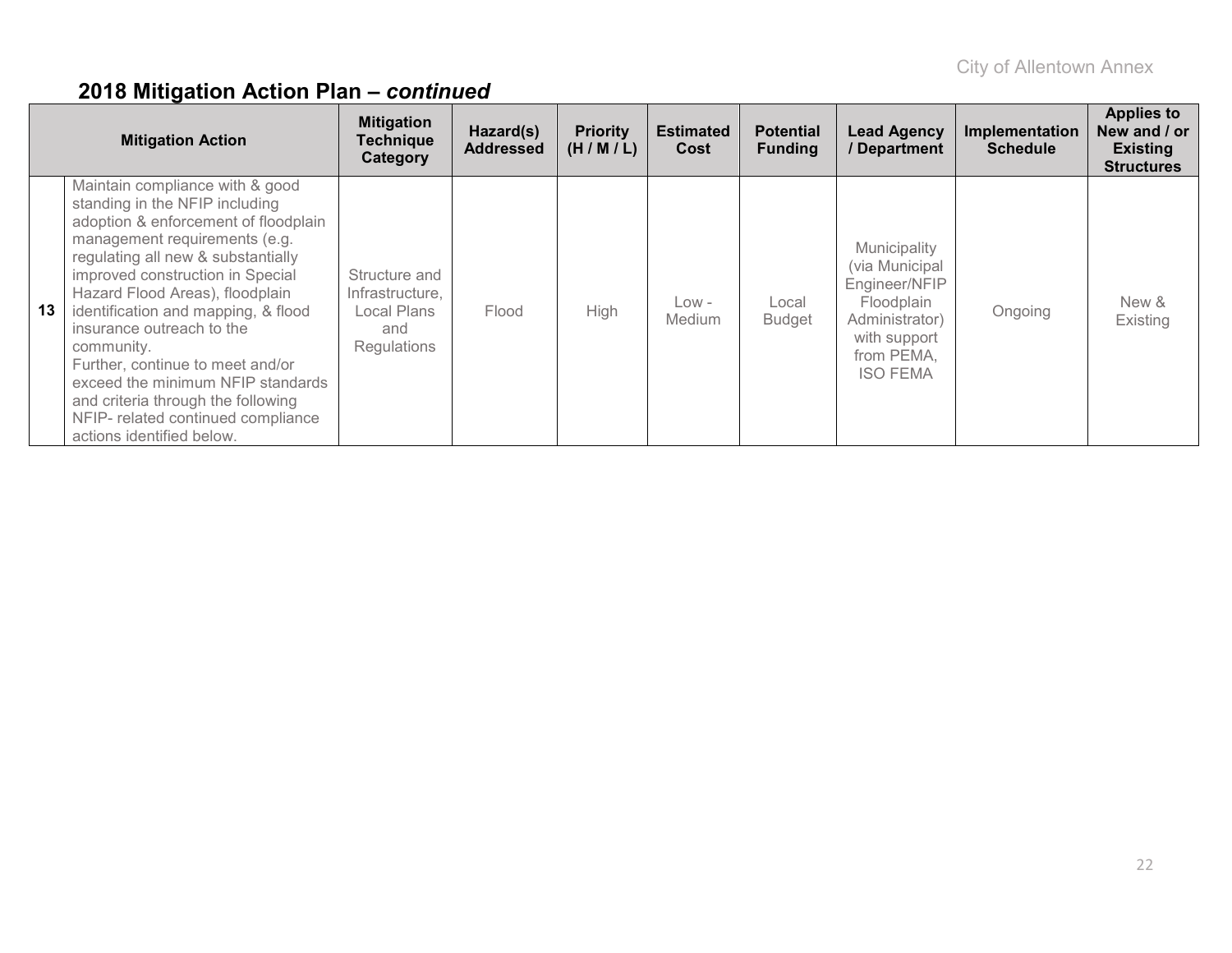|    | <b>Mitigation Action</b>                                                                                                                                                                                                                                                                                                                                                                                                                                                                                                                                                                                                                                                                                                                                                                                                                                                                                                                                                                                                                                                                           | <b>Mitigation</b><br><b>Technique</b><br>Category | Hazard(s)<br><b>Addressed</b> | <b>Priority</b><br>(H/M/L) | <b>Estimated</b><br>Cost | <b>Potential</b><br><b>Funding</b> | <b>Lead Agency</b><br>/ Department                                       | Implementation<br><b>Schedule</b> | <b>Applies to</b><br>New and / or<br><b>Existing</b><br><b>Structures</b> |
|----|----------------------------------------------------------------------------------------------------------------------------------------------------------------------------------------------------------------------------------------------------------------------------------------------------------------------------------------------------------------------------------------------------------------------------------------------------------------------------------------------------------------------------------------------------------------------------------------------------------------------------------------------------------------------------------------------------------------------------------------------------------------------------------------------------------------------------------------------------------------------------------------------------------------------------------------------------------------------------------------------------------------------------------------------------------------------------------------------------|---------------------------------------------------|-------------------------------|----------------------------|--------------------------|------------------------------------|--------------------------------------------------------------------------|-----------------------------------|---------------------------------------------------------------------------|
| 14 | Conduct and facilitate community<br>and public education and outreach<br>for residents and businesses to<br>include, but not be limited to, the<br>following to promote and effect<br>natural hazard risk reduction:<br>- Provide and maintain links to the<br>HMP website, and regularly post<br>notices on the County/municipal<br>homepage(s) referencing the HMP<br>webpages.<br>- Prepare and distribute informational<br>letters to flood vulnerable property<br>owners and neighborhood<br>associations, explaining the<br>availability of mitigation grant funding<br>to mitigate their properties, and<br>instructing them on how they can<br>learn more and implement mitigation.<br>- Use email notification systems and<br>newsletters to better educate the<br>public on flood insurance, the<br>availability of mitigation grant<br>funding, and personal natural hazard<br>risk reduction measures.<br>- Work with neighborhood<br>associations, civic and business<br>groups to disseminate information on<br>flood insurance and the availability of<br>mitigation grant funding. | Education<br>and<br>Awareness                     | All Hazards                   | High                       | Low-<br>Medium           | Municipal<br><b>Budget</b>         | Municipality<br>with support<br>from Planning<br>Partners,<br>PEMA, FEMA | Short-term                        | N/A                                                                       |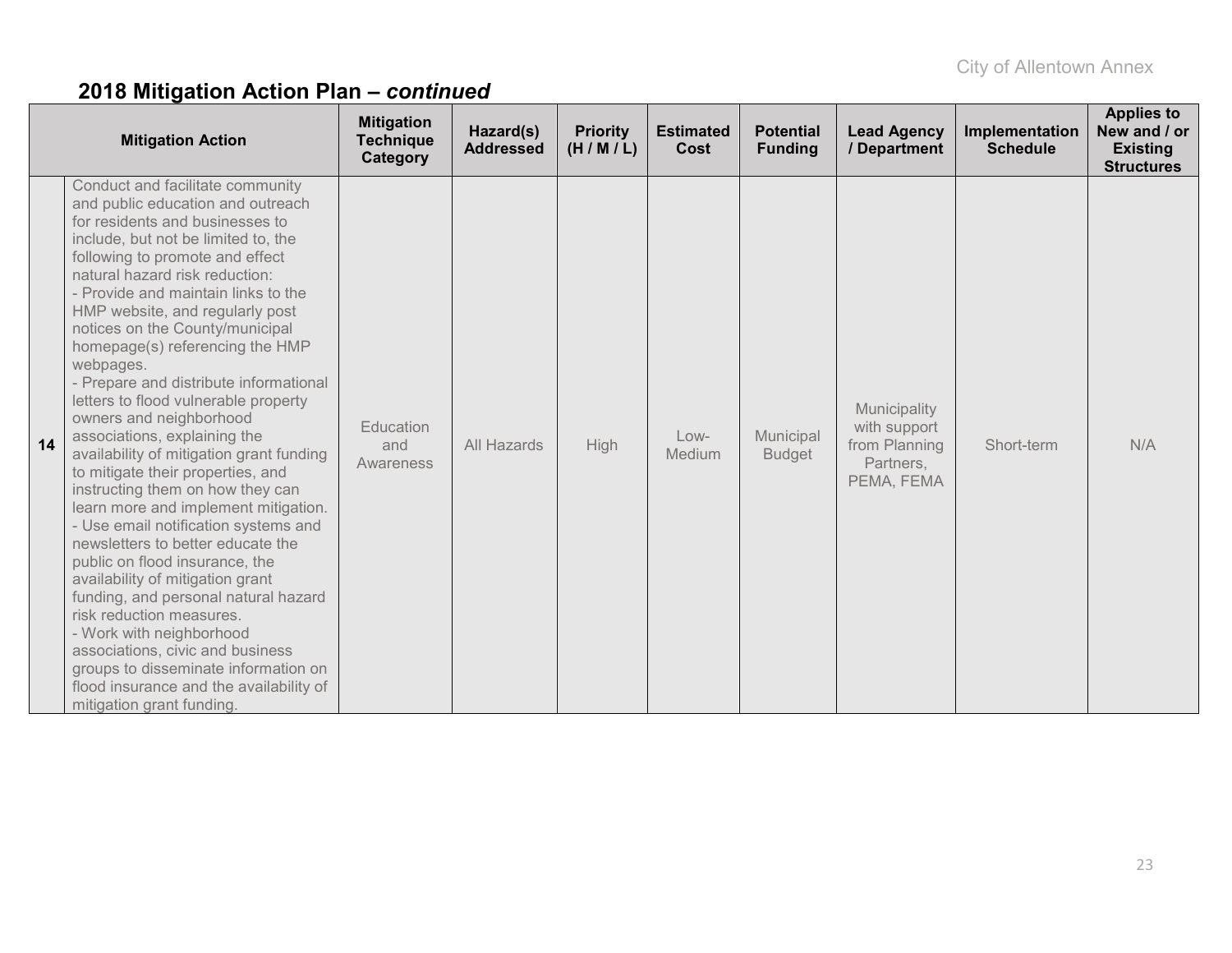|    | <b>Mitigation Action</b>                                                                                                                                                                                                                                                                                                                                                                                     | <b>Mitigation</b><br><b>Technique</b><br>Category | Hazard(s)<br><b>Addressed</b>      | <b>Priority</b><br>(H/M/L) | <b>Estimated</b><br>Cost | <b>Potential</b><br><b>Funding</b> | <b>Lead Agency</b><br>/ Department                                                                                                                                                                | Implementation<br><b>Schedule</b>         | <b>Applies to</b><br>New and / or<br><b>Existing</b><br><b>Structures</b> |
|----|--------------------------------------------------------------------------------------------------------------------------------------------------------------------------------------------------------------------------------------------------------------------------------------------------------------------------------------------------------------------------------------------------------------|---------------------------------------------------|------------------------------------|----------------------------|--------------------------|------------------------------------|---------------------------------------------------------------------------------------------------------------------------------------------------------------------------------------------------|-------------------------------------------|---------------------------------------------------------------------------|
| 15 | Begin and/or continue the process to<br>adopt higher regulatory standards to<br>manage flood risk (i.e. increased<br>freeboard, cumulative substantial<br>damage/improvements) and sinkhole<br>risk (e.g. carbonate bedrock<br>standards).                                                                                                                                                                   | <b>Local Plans</b><br>and<br>Regulations          | Flood:<br>Subsidence/<br>Sinkholes | High                       | Low                      | Municipal<br><b>Budget</b>         | Municipality<br>(via Municipal<br>Engineer/NFIP<br>Floodplain<br>Administrator)<br>with support<br>from PEMA,<br>FEMA, LVPC<br>for Carbonate<br><b>Bedrock</b><br>Standard<br>model<br>ordinance. | Short-term                                | New &<br>Existing                                                         |
| 16 | Determine if a Community<br>Assistance Visit (CAV) or Community<br>Assistance Contact (CAC) is needed,<br>and schedule if needed.                                                                                                                                                                                                                                                                            | <b>Local Plans</b><br>and<br>Regulations          | Flood                              | Medium                     | Low                      | Municipal<br><b>Budget</b>         | <b>NFIP</b><br>Floodplain<br>Administrator<br>with support<br>from PA DEP,<br>PEMA, FEMA                                                                                                          | Short-term (1<br>year)                    | N/A                                                                       |
| 17 | Have designated NFIP Floodplain<br>Administrator (FPA) become a<br>Certified Floodplain Manager through<br>the ASFPM and/or pursue relevant<br>continuing education training such as<br>FEMA Benefit-Cost Analysis.                                                                                                                                                                                          | <b>Local Plans</b><br>and<br>Regulations          | Flood                              | High                       | Low                      | Municipal<br><b>Budget</b>         | <b>NFIP</b><br>Floodplain<br>Administrator                                                                                                                                                        | Short-term<br>(depending<br>upon funding) | N/A                                                                       |
| 18 | Participate in the Community Rating<br>System (CRS) to further manage<br>flood risk and reduce flood insurance<br>premiums for NFIP policyholders.<br>This shall start with the submission to<br>FEMA-DHS of a Letter of Intent to<br>join CRS, followed by the completion<br>and submission of an application to<br>the program once the community's<br>current compliance with the NFIP is<br>established. | <b>Local Plans</b><br>and<br>Regulations          | Flood                              | Medium                     | Low                      | Municipal<br><b>Budget</b>         | <b>NFIP</b><br>Floodplain<br>Administrator<br>with support<br>from PA DEP,<br>PEMA, FEMA                                                                                                          | Short-term (1<br>year)                    | N/A                                                                       |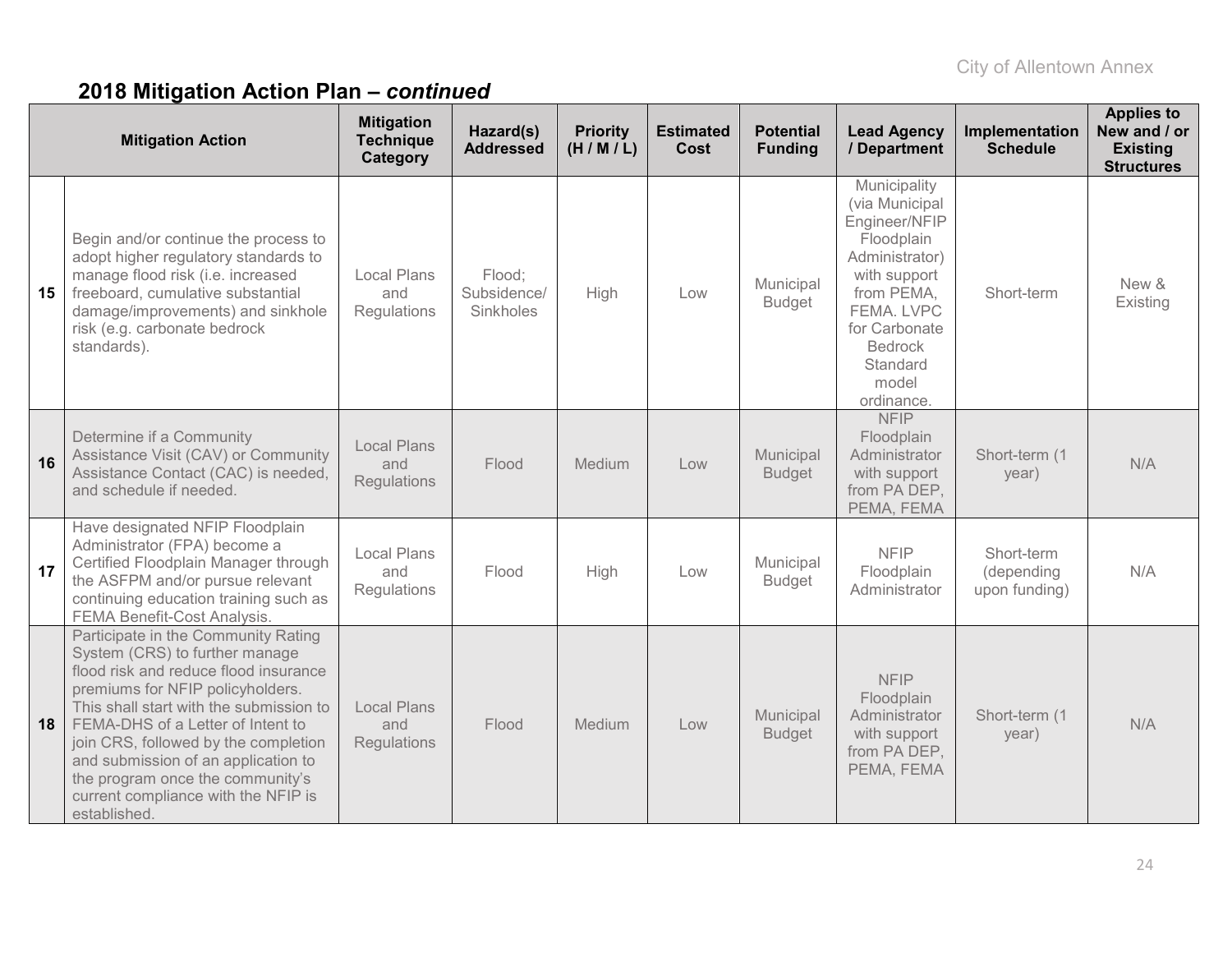| <b>Mitigation Action</b> |                                                                                                                                                                                                                                                                      | <b>Mitigation</b><br><b>Technique</b><br>Category | Hazard(s)<br><b>Addressed</b> | <b>Priority</b><br>(H/M/L) | <b>Estimated</b><br><b>Cost</b>           | <b>Potential</b><br><b>Funding</b>                                                                    | <b>Lead Agency</b><br>/ Department                                                                                                                                               | Implementation<br><b>Schedule</b> | <b>Applies to</b><br>New and / or<br><b>Existing</b><br><b>Structures</b> |
|--------------------------|----------------------------------------------------------------------------------------------------------------------------------------------------------------------------------------------------------------------------------------------------------------------|---------------------------------------------------|-------------------------------|----------------------------|-------------------------------------------|-------------------------------------------------------------------------------------------------------|----------------------------------------------------------------------------------------------------------------------------------------------------------------------------------|-----------------------------------|---------------------------------------------------------------------------|
| 19                       | Obtain and archive elevation<br>certificates for NFIP compliance.                                                                                                                                                                                                    | <b>Local Plans</b><br>and<br>Regulations          | Flood                         | High                       | Low                                       | Local<br><b>Budget</b>                                                                                | <b>NFIP</b><br>Floodplain<br>Administrator                                                                                                                                       | Ongoing                           | N/A                                                                       |
| 20                       | Continue to support the<br>implementation, monitoring,<br>maintenance, and updating of this<br>Plan, as defined in Section 7.0                                                                                                                                       | All<br>Categories                                 | <b>All Hazards</b>            | High                       | $Low -$<br>High (for<br>5-year<br>update) | Local<br>Budget,<br>possibly<br><b>FEMA</b><br>Mitigation<br>Grant<br>Funding for<br>5-year<br>update | Municipality<br>(via mitigation<br>planning point<br>of contacts)<br>with support<br>from Planning<br><b>Partners</b><br>(through their<br>Points of<br>Contact),<br><b>PEMA</b> | Ongoing                           | New &<br>Existing                                                         |
| 21                       | Complete the ongoing updates of the<br><b>Comprehensive Emergency</b><br>Management Plans.                                                                                                                                                                           | <b>Local Plans</b><br>and<br>Regulations          | All Hazards                   | High                       | Low                                       | Local<br><b>Budget</b>                                                                                | Municipality<br>with support<br>from PEMA                                                                                                                                        | Ongoing                           | New &<br>Existing                                                         |
| 22                       | Create/enhance/maintain mutual aid<br>agreements with neighboring<br>communities for continuity of<br>operations.                                                                                                                                                    | All<br>Categories                                 | All Hazards                   | High                       | Low                                       | Local<br><b>Budget</b>                                                                                | Municipality<br>with support<br>from<br>surrounding<br>municipalities<br>and County                                                                                              | Ongoing                           | New &<br>Existing                                                         |
| 23                       | Develop and maintain capabilities to<br>process FEMA/PEMA paperwork<br>after disasters; qualified damage<br>assessment personnel - Improve<br>post-disaster capabilities - damage<br>assessment; FEMA/PEMA<br>paperwork compilation, submissions,<br>record keeping. | Education<br>and<br>Awareness                     | All Hazards                   | High                       | Medium                                    | Local<br>budget                                                                                       | Municipality<br>with support<br>from County,<br>PEMA, FEMA                                                                                                                       | Short-term                        | N/A                                                                       |